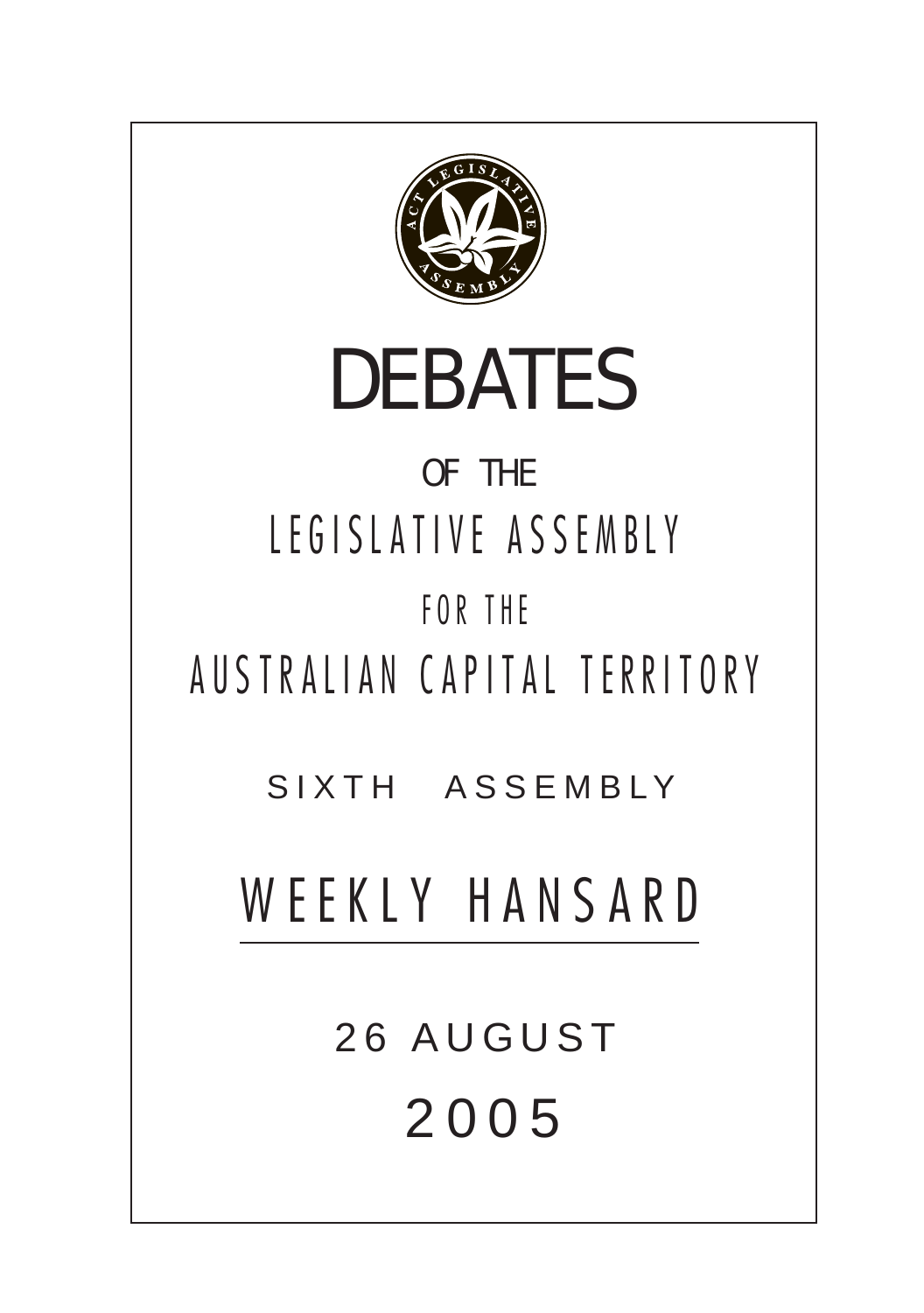# **[Friday, 26 August 2005](#page-2-0)**

| Adjournment:          |  |
|-----------------------|--|
|                       |  |
|                       |  |
|                       |  |
|                       |  |
|                       |  |
|                       |  |
| Answers to questions: |  |
|                       |  |
|                       |  |
|                       |  |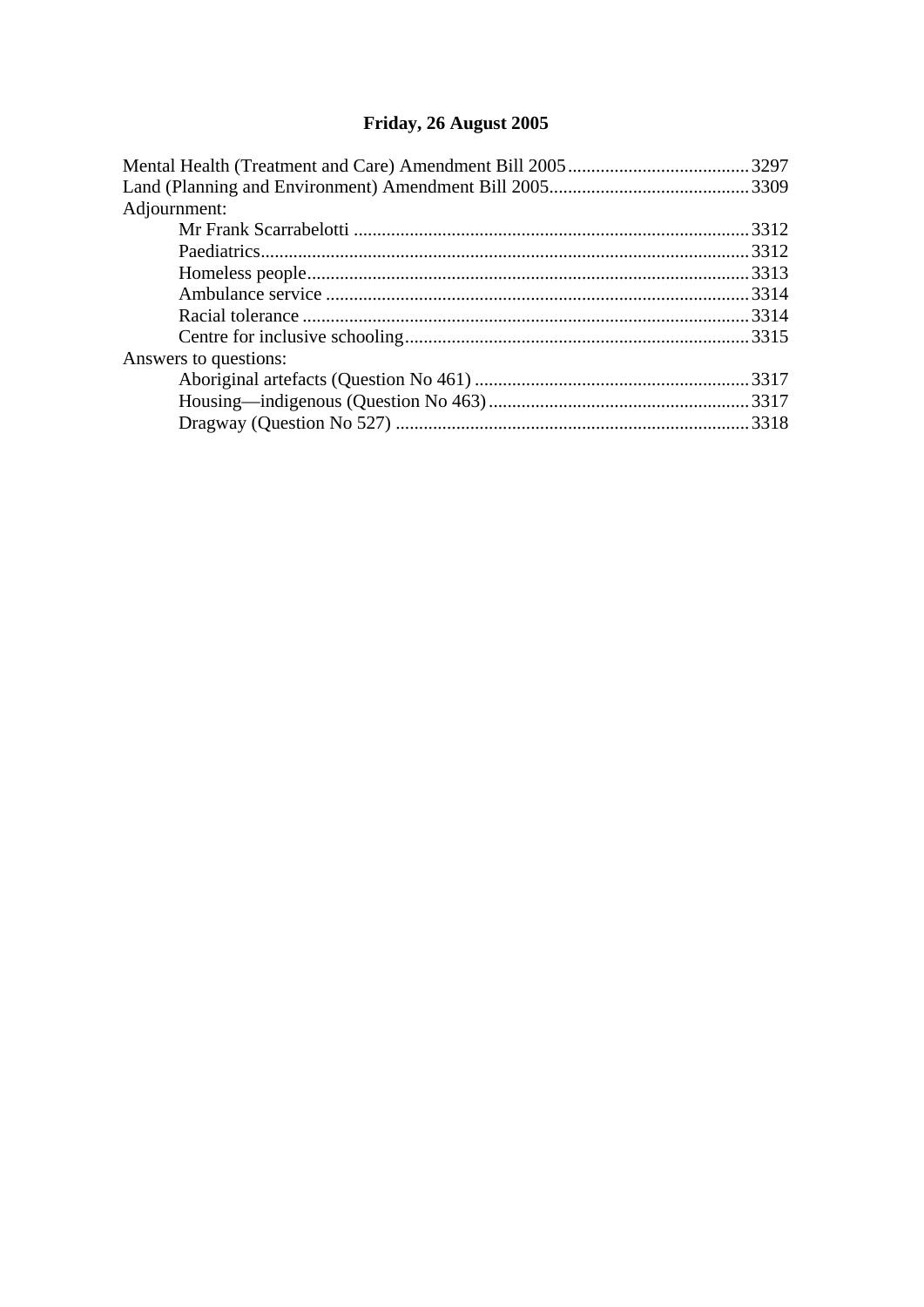# <span id="page-2-0"></span>**Friday, 26 August 2005**

**MR SPEAKER** (Mr Berry) took the chair at 9.30 am and asked members to stand in silence and pray or reflect on their responsibilities to the people of the Australian Capital Territory.

## **Mental Health (Treatment and Care) Amendment Bill 2005**

Debate resumed from 30 June 2005, on motion by **Mr Corbell**:

That this bill be agreed to in principle.

**MR SMYTH** (Brindabella—Leader of the Opposition) (9.31): The purpose of this bill is the amend the Mental Health (Treatment and Care) Act in regard to the provision of involuntary treatment with electroconvulsive therapy, known as ECT. Currently, ECT is used in the ACT for both voluntary and involuntary patients to treat severe depression and mania. Involuntary use of ECT can only be done by an order of the Mental Health Tribunal and only if it is convinced that it is necessary to prevent the loss of life.

I understand from a briefing I received from the chief psychiatrist and officials that currently involuntary ECT is used about 30 times a year in the ACT. The Liberal opposition understands that there is some community disquiet about the use of ECT. A lot of this disquiet is generated by the rather grandly named Citizens Commission on Human Rights. The Citizens Commission on Human Right is, of course, an arm of the Church of Scientology, which has had a long dispute with the concept of psychiatric medicine.

Nonetheless, there is a fundamental question involved, which is: do we, as a society, wish to empower the state so that it can apply involuntary treatment? The answer at the moment is yes, and there is nothing in this bill that affects that fundamental question. I understand that Dr Foskey would like to have a more general debate about the efficacy of ECT, and the Liberal opposition would be interested in that debate. But, given that this bill does not change the fundamental philosophical issue, we have to ask: what does the bill do?

This bill changes the time periods that apply in the process. Under the current act, the tribunal meets three days after an application for treatment is made. If the bill is passed, the tribunal will be able to meet as soon as possible. At a briefing given by the chief psychiatrist and officers it was indicated that it was thought that this new power would be needed possibly up to three times a year. Given that the application of involuntary ECT is for emergencies only, it makes sense for the tribunal to be empowered to meet and make orders more quickly.

It is interesting that states such as New South Wales and Queensland do not have the time frames that we have in our act. As soon as their tribunal can meet, it can make orders. The other thing is that we need to understand that there will be at least three psychiatrists involved in this process. The treating psychiatrist and the chief psychiatrist have a role to play and, of course, there is a psychiatrist as well as a magistrate on the tribunal.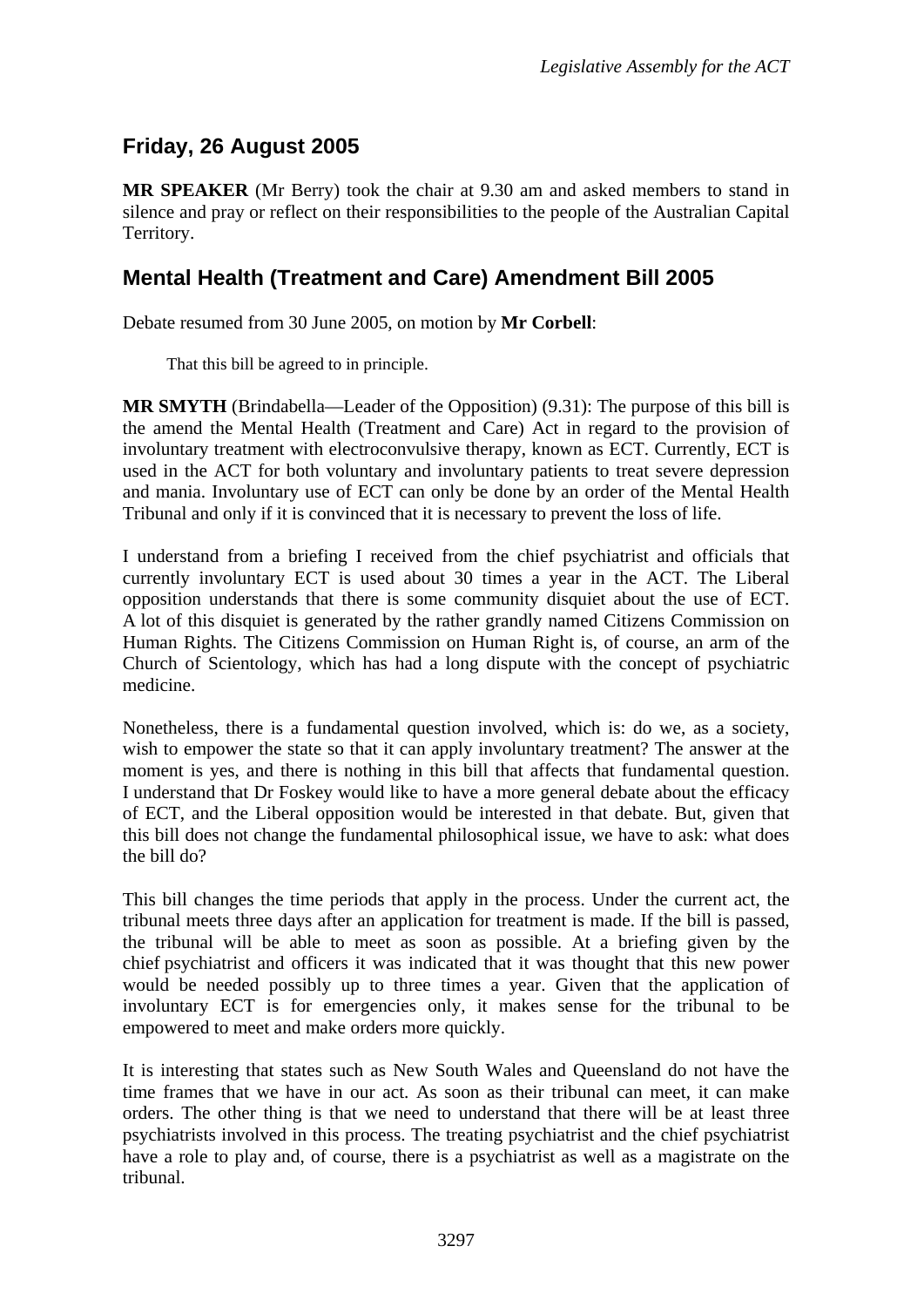To reiterate, the fundamental concept of involuntary treatment is not being changed; just the time frames for the making of the orders. With this in mind, the Liberal opposition will support the bill.

**DR FOSKEY** (Molonglo) (9.34): Mr Speaker, I believe that there are a number of outstanding issues raised by this bill that warrant its referral to the Standing Committee on Health and Disability for further review. The first issue concerns the involvement of the public advocate.

Under the current provisions of sections 87 and 89 of the Mental Health Act, the public advocate is notified of any application to the Mental Health Tribunal for an involuntary treatment order, is advised when the hearing will occur and is entitled to hear and give evidence. As a matter of course, the public advocate undertakes to visit the person who is the subject of the application and may also speak with family members, carers and other key persons.

The role of the public advocate is to oversight involuntary detention and treatment, to speak to the person if the person is well enough, to discuss the person's rights and to explain what will happen next, including the processes of the Mental Health Tribunal, hearings, orders and legal representation. The public advocate will try to ascertain the capacity of the individual to participate in decisions regarding treatment, to gauge their understanding of the specific treatments under consideration and to establish whether they have preferences in relation to treatment options. The public advocate is then in a position to support and/or represent the interests of the individual in the application hearing.

The participation of the public advocate in tribunal hearings is a very important safeguard that ensures that the rights of the individual are asserted and have some protection. Whilst it is true that the relevant sections of the act will still apply to applications to administer emergency ECT treatment, there is a practical restraint on the involvement of the public advocate. The public advocate does not operate an after-hours service. There is no official mechanism for notifying the public advocate if an urgent tribunal hearing is to be held on a weekend and no guarantee that they will be available and able to participate in the hearing. The ACT Greens believe that not having the public advocate at the tribunal hearing is unacceptable. We would argue that it is imperative that a mechanism to guarantee the participation of the public advocate be developed prior to the amendments contained in this bill being adopted.

The second issue is that the ACT currently provides no mechanism by which an individual can ensure that their views on emergency treatment options are known to treating doctors and the Mental Health Tribunal if they experience a health crisis and become unable to communicate them at a time when it is deemed that they need emergency treatment. The legal status of advanced health directives or Ulysses agreements that would provide such a mechanism are currently uncertain and are under consideration as part of the review of the Powers of Attorney Act. However, I understand from parliamentary counsel that the next load of amendments to the Powers of Attorney Act do not include something which I note is occurring as part of action 27 of the ACT mental health strategy and action plan, which includes establishing advanced agreements as a routine component of care planning.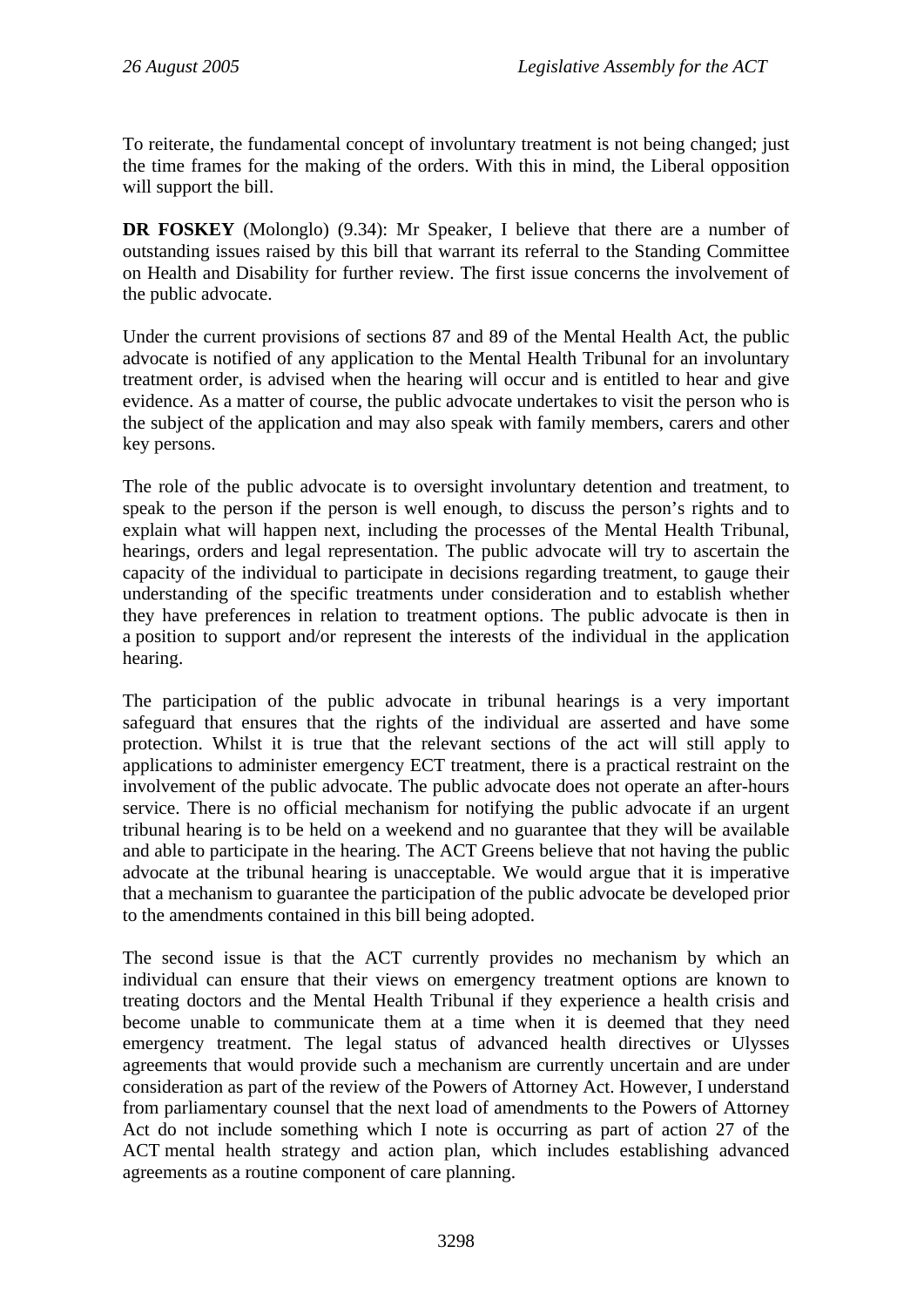Yesterday, Mr Corbell tabled a progress report on the ACT mental health strategy and action plan for 2003-08. Page 3, under the heading "Advanced agreements", states:

This initiative, which was highlighted in the ACT Mental Health Strategy and Action Plan 2003-2008 has completed its initial project phase and is in the process of being more widely implemented and assessed across Mental Health ACT.

It interests me that progress is occurring in that area, but the changes to the Powers of Attorney Act appear to be happening in parallel. I hope that there will be some connection soon.

Advanced agreements are really very important. They were highlighted by the Community Advocate in her farewell speech. That was in relation to another matter, but I think they have application here. They enable consumers when they are well, in consultation with their clinicians, their GPs, their carers and others if desired and as appropriate, to develop plans for how they would like to be cared for if and when they become unwell.

Such mechanisms are widely used in other jurisdictions, including Canada and New Zealand. If such a mechanism became available in the ACT it would, I have been assured, alleviate the anxiety of some individuals who feel vulnerable to changes in emergency health treatment provisions. Instead, we have a situation where a person with a mental health issue who is competent to make an informed decision about emergency treatment in advance decides to refuse ECT and nominates alternative treatments to be administered, but when they are admitted to hospital needing emergency treatment there is no mechanism by which their directives would be known and there is every risk that the decisions they have made in advance may be ignored or overruled.

As a society, we often find it difficult to accept that people can make and do make decisions that are contrary to medical advice or research. Nonetheless, we accept that it is their right to do so. Think of people who refuse treatment for life-threatening illnesses, of those who would refuse a blood transfusion on religious grounds, or of parents who choose not to have their children vaccinated against serious illnesses. These are controversial issues in our society. Nonetheless, we do allow those and we do show people respect for their decisions.

There is no reason why this begrudging respect for an individual's right to make such choices should not include people who may be at risk of periodic mental illness requiring mental treatment. If we make it easier for clinicians to get approval to administer treatment, it is imperative for us to make it easier for patients to provide advance directives regarding the treatment options they would accept or refuse if they were competent at the time.

At this point, I would like to highlight the fact that the use of ECT as an emergency involuntary treatment is not without controversy and is subject to very strict safeguards in other jurisdictions. The World Health Organisation has concluded that emergency mental health treatment should not include ECT and that ECT should be administered only after obtaining informed consent.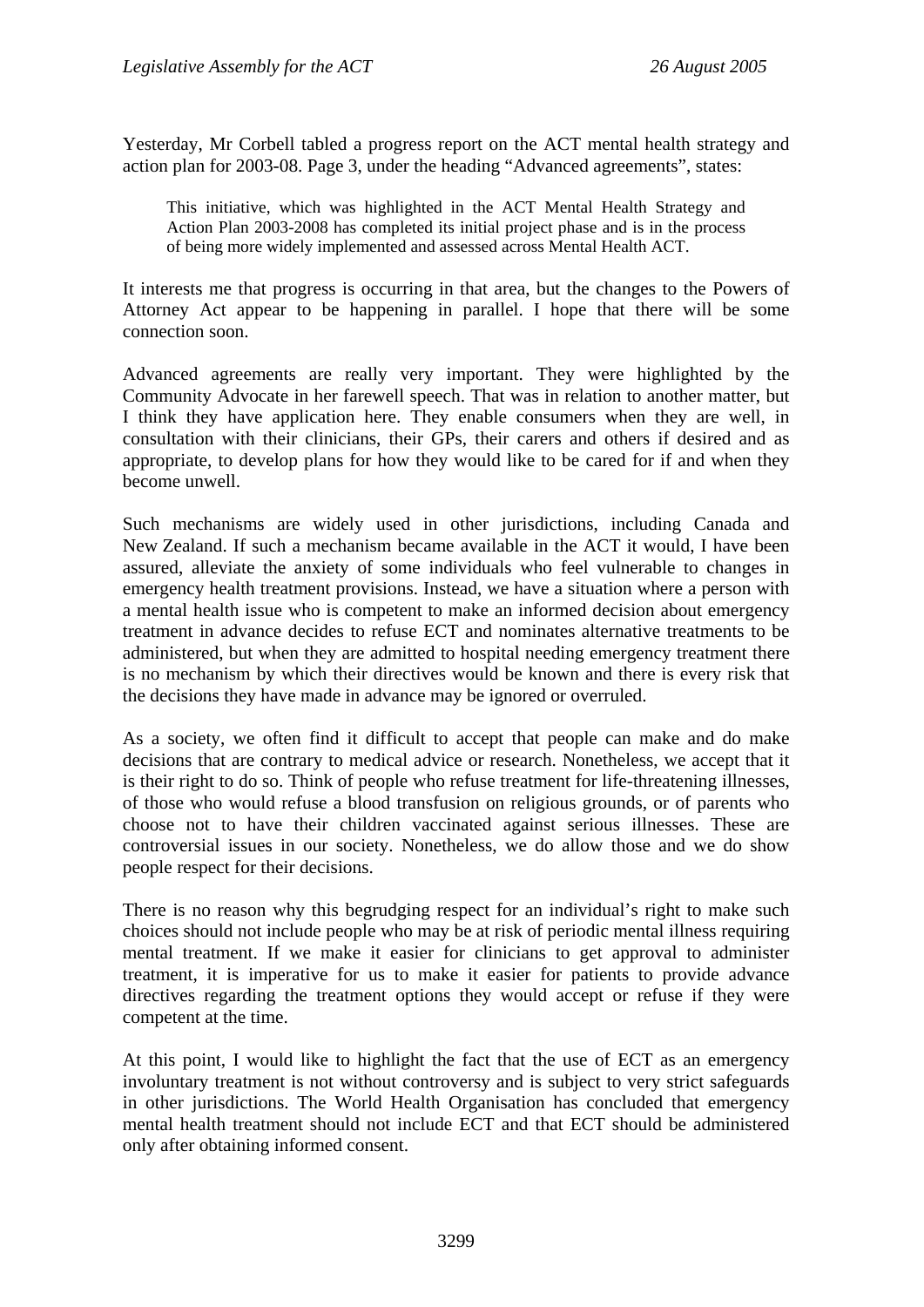Mr Speaker, when I raised that with people from the health department, I felt that there was a rather dismissive approach to this world body, which we can assume is made up of some of the most expert people on these topics. While we may invoke our global institutions on one hand, I do not think we should dismiss them on the other when it does not suit us.

Guidance on the use of ECT published by the United Kingdom's National Institute of Clinical Excellence, kindly provided to my office by Mental Health ACT, says that ECT should be used only when the decision is based on a documented assessment of the risks and potential benefits and the individual has provided valid consent obtained without pressure or coercion. This guidance specifically refers to the use of advanced directives in cases where individuals are not able to give informed consent at the time treatment may be needed.

I believe that the bill before us today could be strengthened to ensure that there is a thorough and documented assessment of the risks and benefits of the treatment and that all possible steps are taken to provide an opportunity for the individual to make an informed decision. It is not enough that the Mental Health Tribunal determines that ECT is the most appropriate treatment in an emergency. The legislation should go further to establish that the treatment is consistent with the needs and preferences of the individual and based on a full assessment of their background.

The capacity of the Mental Health Tribunal to make these decisions, particularly in emergency situations, should not be overestimated. To quote Justice Crispin of the ACT Supreme Court:

It should be noted that whilst the Tribunal is required to observe the rules of natural justice it is not bound by the rules of evidence, but may inform itself on any matter relevant to such a proceeding in such a matter as it thinks fit. It is perhaps inevitable that the Tribunal will frequently be called upon to determine issues without direct evidence of the details of the person's relevant history.

There are numerous examples of psychiatric treatment orders being overturned on appeal to the Supreme Court. It is not an infallible process and to cut short the period between application and hearing, reducing the time available for evidence to be gathered and advocates to be engaged, may have a significant impact on the quality of the decision that is made.

I acknowledge that an emergency ECT order is time limited and is also limited in relation to the number of treatments administered. However, the risk of significant side effects including, but not limited to, permanent memory loss is very real and, even if only one person is affected, it matters. This is not a numbers game: if we think only two people might be affected, we can accept it; but if we thought that 20 might be affected, we would not. No, that is not the way we should engage in this. It is our job to make decisions that respect individual wellbeing and human rights, particularly when people are in a situation where they are vulnerable.

The question for legislators is whether the safeguards in this bill are adequate and whether the facts of each case will be adequately explored. I cannot say that I am convinced. For this reason, I would like the bill to be referred to the Standing Committee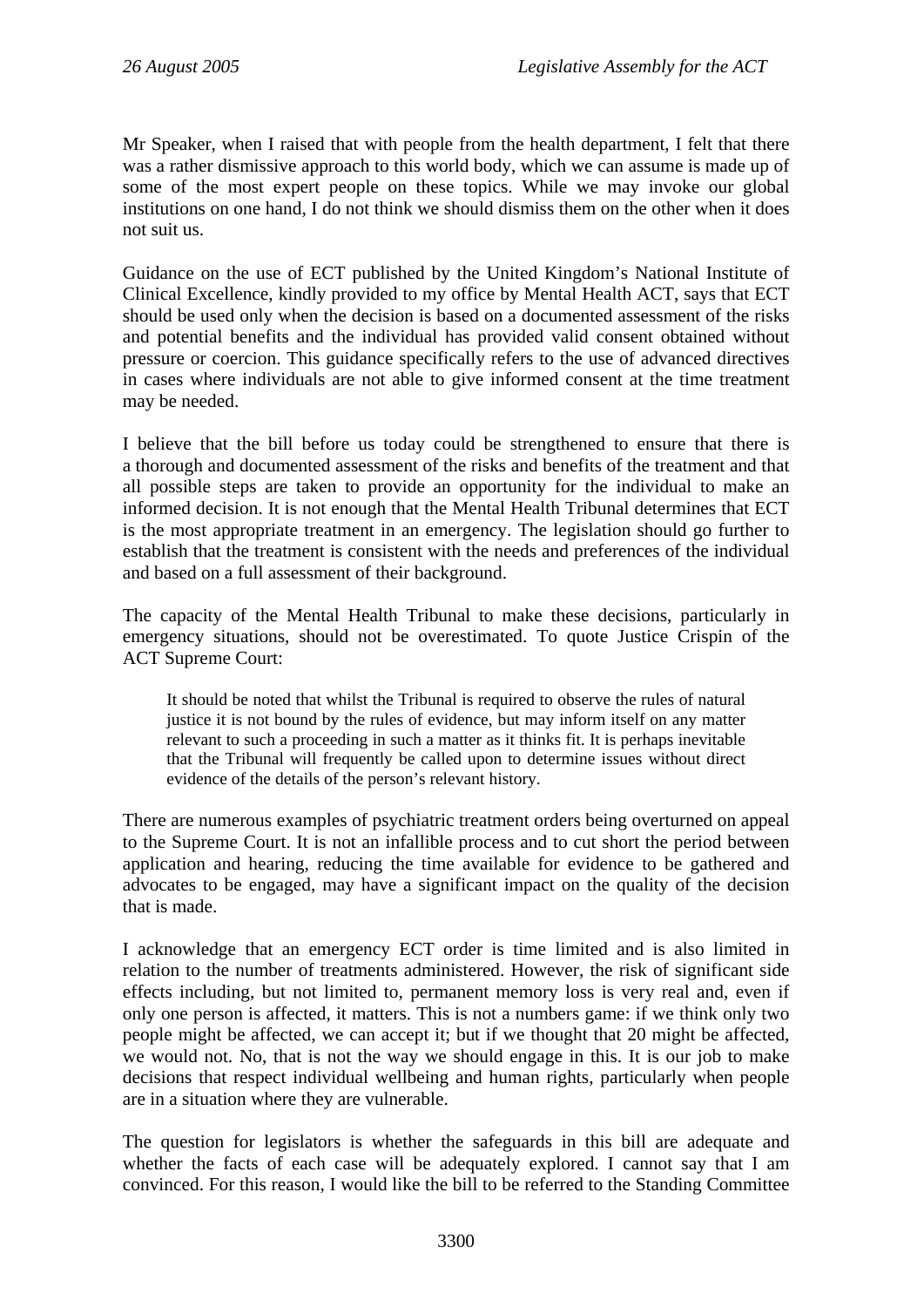on Health and Disability and urge others to consider supporting this proposal, which I will put in the detail phase of this bill.

In closing, I would like to say that I have heard and listened to very strong arguments for and against this bill. Unlike most other MLAs, I am sure that I have been visited and talked to by lots of people who are very deeply concerned that the implications of this bill may mean that people will lose control over the way they are treated. Many of these arguments have implications well beyond the amendments that we are debating today.

In particular, I have heard considerable debate on the benefits and risks of ECT treatment. At one end of the spectrum there are those who argue that ECT is an inappropriate and ineffective form of treatment that should never be part of the suite of treatments offered to ACT mental health patients and at the other end of the spectrum there are those who argue that ECT is very effective but largely misunderstood and needs to be better promoted to become more acceptable.

This controversy is particularly virulent within the field of psychiatry and is not limited to those outside the professional ranks. I do not have expertise in psychiatric treatment. Consequently, I do not feel that I am in a position to determine the relative merits of this form of treatment. I also recognise that, while ECT is a highly controversial form of treatment, so are other forms of psychiatric treatment. People experiencing a severe psychotic episode are very vulnerable and the services provided to them can be particularly challenging.

How do we support people in a respectful and humane way when their decision-making capacity may be compromised and behaviour disturbed? How do we protect their safety and that of others while also building trust and providing choice? These are not easy questions, but this is an area of rapidly evolving practice. For example, I have heard that new models for providing intensive community-based support to people in acute need are proving highly effective as alternatives to hospital-based care.

I believe that there would be value in the Standing Committee on Health and Disability undertaking a broad-ranging inquiry into crisis care for people in the ACT with mental health issues. I see this as a constructive opportunity to examine the systemic issues of service mix, treatment options, decision-making process and mechanisms for strengthening consumer participation. I intend to write to the chair of the committee and request that such an inquiry be considered. I hope that there will be interest on both sides of the chamber.

We are not here today as experts on mental health and the appropriate treatment of people in emergencies, but we are here as representatives of the community and representatives of those people are very concerned about our decisions today. For that reason, I believe that we need to have more deliberation.

**MR STANHOPE** (Ginninderra—Chief Minister, Attorney-General, Minister for the Environment and Minister for Arts, Heritage and Indigenous Affairs) (9.49): I welcome the opportunity to speak in support of the Mental Health (Treatment and Care) Amendment Bill. This bill enables the provision of urgent and necessary treatment to people through and amendment to the current act.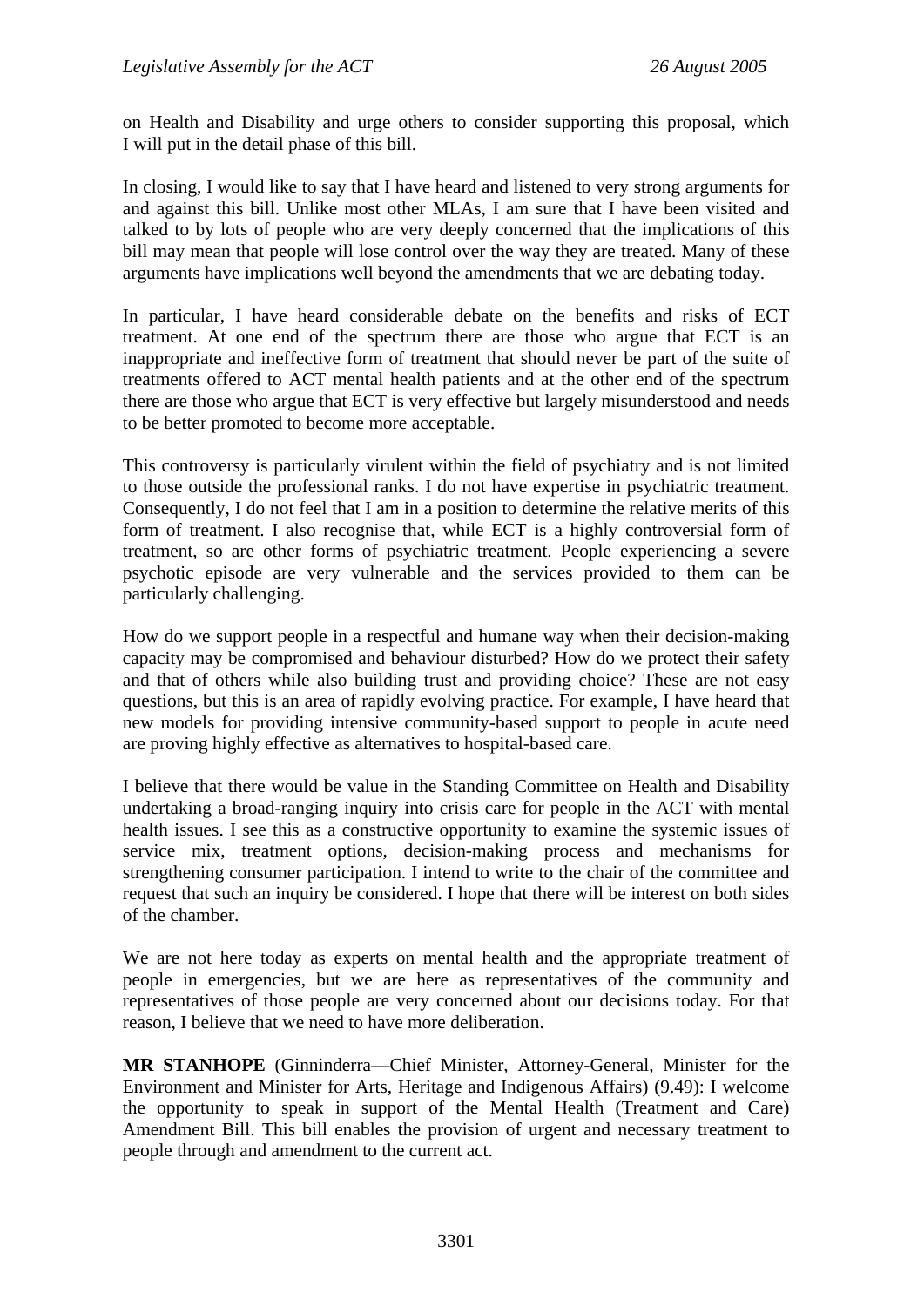As the Minister for Health has said, electroconvulsive therapy remains a controversial treatment. Nevertheless, electroconvulsive therapy is an effective treatment for episodes of severe depression and medication-resistant mania. It is not appropriate for a society to base its decisions about medical treatment on fear or innuendo. Treatment decisions should be made according to the best available evidence of clinical effectiveness. This is the standard our community applies to all medical treatments.

This bill will amend the Mental Health (Treatment and Care) Act 1994 to remove the three-day statutory time delay for authorising the administration of ECT on an emergency basis. The delay associated with this notification period has put the lives of a small number of patients at risk. These amendments will remove this limitation to enable the tribunal to make involuntary emergency ECT orders where such treatment is necessary to save a person's life.

The medical literature indicates that ECT can be the most effective treatment in cases of severe depression, especially those that do not respond to other treatments. That said, there is no question that any form of involuntary treatment is a serious matter and raises very significant human rights concerns. Members of the Assembly can be confident that this bill has gone through a rigorous process to ensure that it is fully compliant with the Human Rights Act. It has benefited from the valuable input of the human rights commissioner, who was consulted throughout its development. All of the commissioner's concerns were met in finalising the bill.

An extensive public consultation process was held to ensure that stakeholder consensus could be reached as far as possible and, because of the public interest generated by the bill, I requested my department to take the unusual step of providing a detailed statement of reasons, which was tabled in support of the compatibility statement under the Human Rights Act.

Mr Speaker, significant changes were made to the original bill to ensure that the limitations on rights were strictly proportionate. The membership of the Mental Health Tribunal was expanded from just the presidential member to a full, three-member tribunal; the lower threshold criterion of irreparable harm was removed, so that the emergency treatment can only be made where it is necessary to save the life of a person; a second doctor's opinion is required prior to seeking an application; the administration of ECT must be recorded as either voluntary or involuntary; the public advocate must be informed prior to an emergency ECT decision being made; the number of emergency ECT treatments is capped at three in accordance with international standards; and there is a blanket prohibition on emergency ECT treatment for people under 16 years of age because of lack of data supporting the safety and need of this form of treatment in minors. The safeguards contained in the amended bill set an exceptionally high standard or threshold for the provision of ECT in emergency situations.

Today, we see yet again the Human Rights Act at work, providing a standard to hold our behaviour up against and to measure our decisions against. This bill is an excellent example of how the Human Rights Act can help legislators work out human rights issues in a spirit of cooperation between stakeholders. It demonstrates the value of the human rights dialogue that is taking place in the ACT.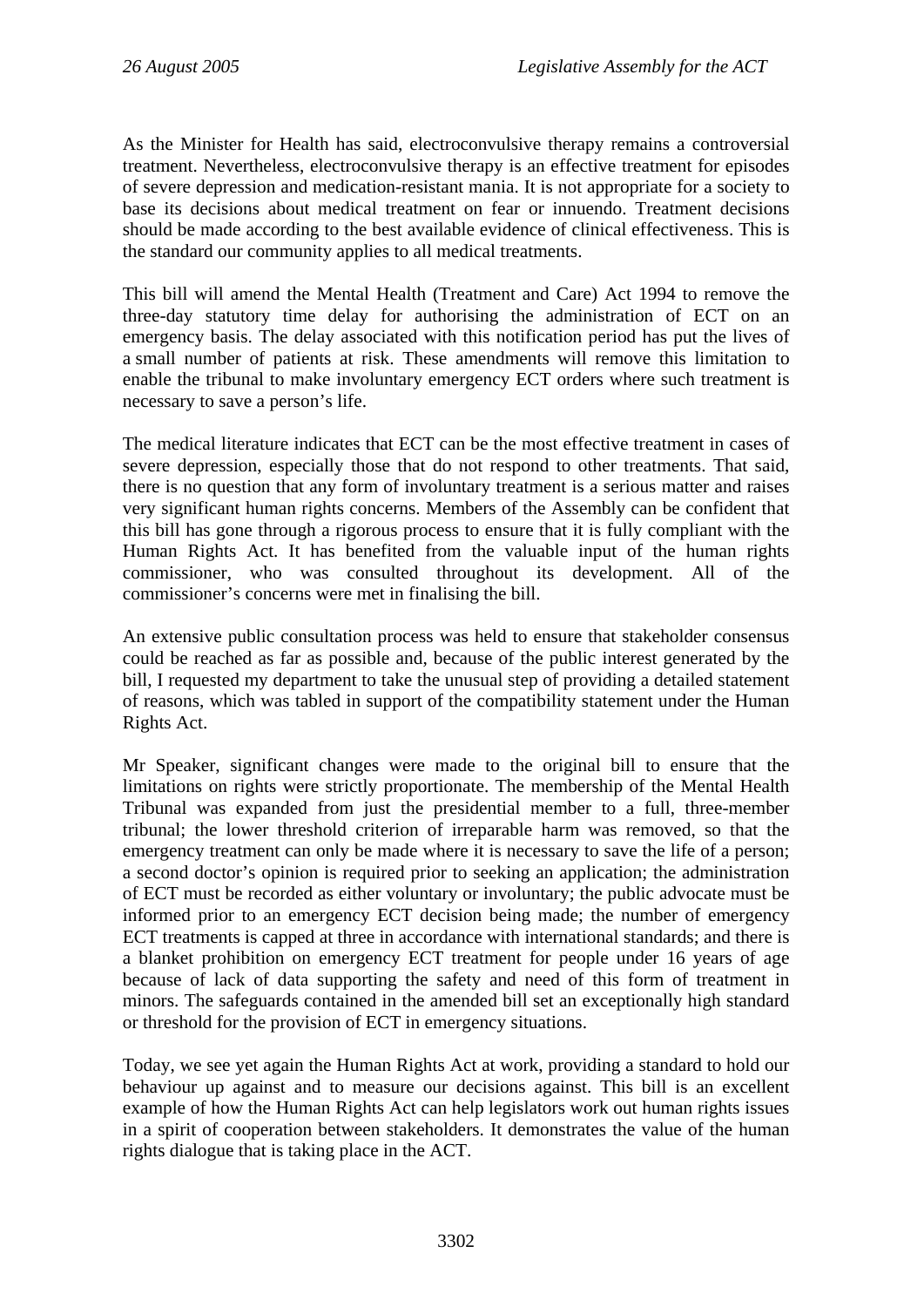Bills such as this one give me confidence that the dialogue about human rights is developing in a way that improves our capacity to respect, protect and promote human rights. Human rights are now at the heart of our policy-making processes and compatibility is the new litmus test. I believe this piece of legislation meets the test and I commend it to the Assembly.

**MR CORBELL** (Molonglo—Minister for Health and Minister for Planning) (9.53), in reply: Mr Speaker, I would like to start by responding to a number of the matters that Dr Foskey raised this morning in her comments in the in-principal stage. Dr Foskey raised two issues of particular concern to her. The first was in relation to the role of the public advocate in being present at, and being advised of, an emergency tribunal hearing for an emergency ECT order.

It is worth reiterating for members that the provisions of section 94 of the Mental Health (Treatment and Care) Act still apply in this regard, and there is a requirement under that section that the Community Advocate must be given written notice of the proceedings. That is an ongoing requirement in relation to the role and the participation of the Community Advocate. They must be advised and they have every opportunity to attend because they have been formally advised.

In relation to the role of advanced agreements, Mental Health ACT has been in the process for the past 12 months of exploring and actually undertaking the use of advanced agreements. There has been mixed success so far, because this is a very new area of practice, but it is something which I and ACT Health are committed to continuing to pursue, because it does provide consumers with a greater level of engagement, particularly if they encounter episodes of serious illness where they would not otherwise be in a position to communicate their concerns, their requests and their desires about the type of treatment that should be made available to them.

Again, it is worth highlighting the matters that must be taken into account. Section 26 of the Mental Health (Treatment and Care) Act makes provision on what sorts of matters the tribunal must take into account when deciding whether to make any particular type of order, including an emergency order, for ECT. The second item in that section, paragraph (b), provides that the views and the wishes of the person, so far as they can be found out, must be taken into account by the tribunal. So the tribunal does have an obligation to seek to establish the views of the person in relation to any proposed treatment order.

Clearly, if the existence of an advanced agreement is known to the tribunal, and if the person is an ongoing client of mental health services you would anticipate that it would be known, the tribunal must take those matters into account. Advanced agreements are a mechanism which we will continue to develop in the ACT, but the tribunal must have regard to the views of the person about whom it is meeting to make a decision about an emergency order, in this case an emergency ECT order. That is already in place in legislation.

I thank the opposition for its support of this bill. It is an important piece of legislation. We are the only jurisdiction in the country that denies timely ECT treatment for those whose lives may be at risk if the treatment is not available. We have an unacceptable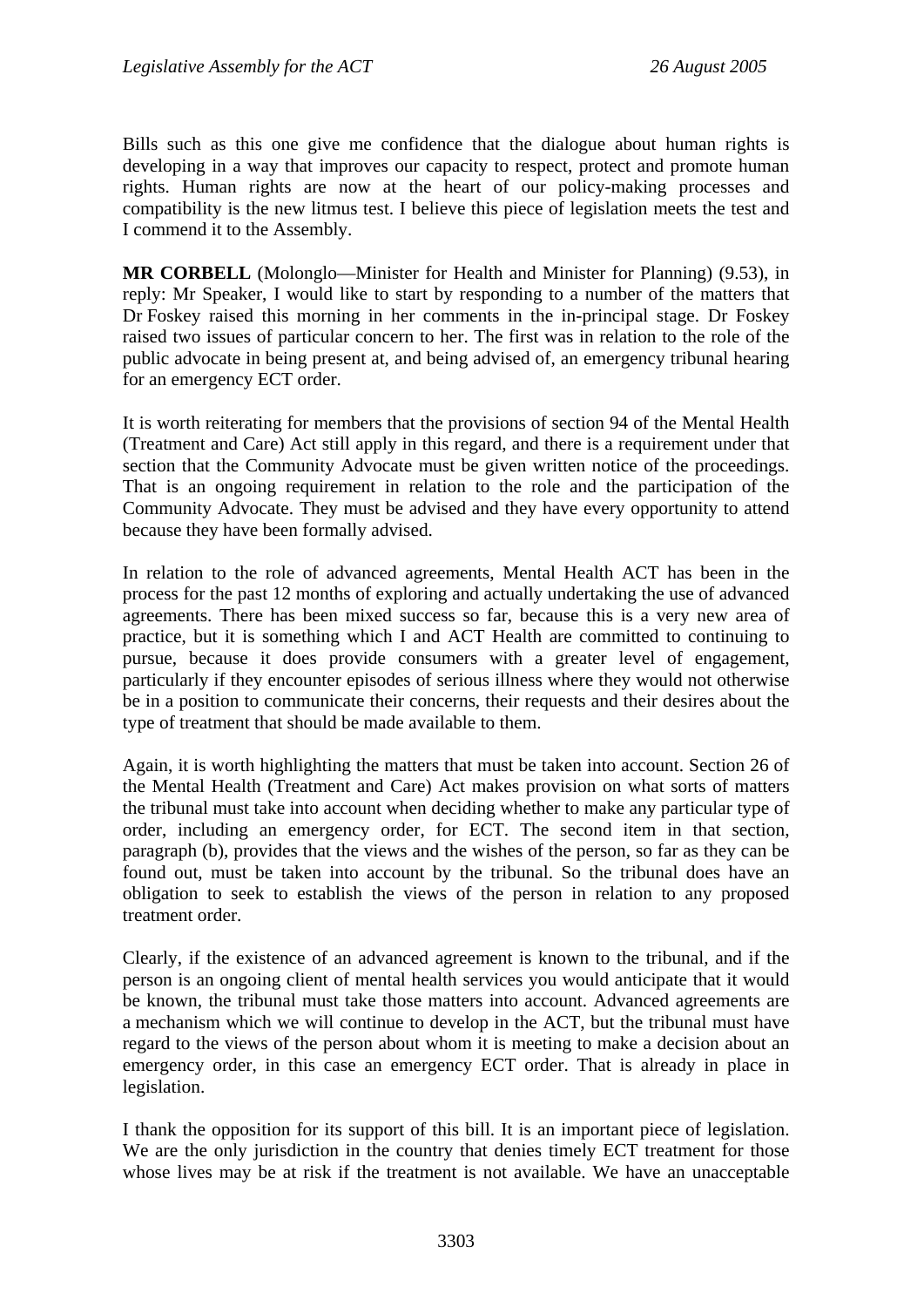level of delay between when an order may be sought and when it may be heard and determined. That has the potential to put people's lives at risk. This is not a straightforward issue from the government's perspective; it is a complex issue. It is one that involves balancing a range of rights and responsibilities. But I think it would be negligent of this place and of the government if we were not in a position to make provision for emergency treatment in the very restricted and very selective circumstances which the Attorney-General outlined this morning in his speech in support of the bill.

For that reason, the government believes that we should move to further debate and pass this legislation today. It will be an important provision for emergency mental health care for people whose lives otherwise would be potentially at serious risk; indeed, people who would be in a life-threatening situation which is covered by the provisions of the legislation. The government will not be supporting the proposal by Dr Foskey to refer this matter to the standing committee on health.

These issues have been very well canvassed in the community and I know that all members of this place have paid very close attention to the provisions of this bill. They have spoken widely with people who have strong views, both for and against, and I know also that ACT Health has held a very comprehensive series of briefings for all members who have expressed interest in this legislation so that any issues of detail have been able to be clarified and discussed extensively.

I am disappointed that, if this was the approach Dr Foskey felt was appropriate, it was not raised earlier. Indeed, this is the first I was aware of it. Nevertheless, I think the debate has been comprehensive since this bill was presented, both in the broader community and here within the Assembly and, whilst there is always controversy around the subject, that should not preclude us from making a decision about what we believe is the appropriate way forward in providing emergency care for those whose lives otherwise would be threatened if this type of care were not available. So I commend the bill to the Assembly.

Question resolved in the affirmative.

Bill agreed to in principle.

### **Reference to committee**

**DR FOSKEY** (Molonglo) (10.00): Pursuant to standing order 174, I move:

That the Mental Health (Treatment and Care) Amendment Bill 2005 be referred to the Standing Committee on Health and Disability for inquiry and report.

Despite Mr Corbell's assurance that the government will not support my motion, I have moved it because I do not believe that belief is good enough, and that is what Mr Corbell invokes here. We may believe we are doing the right thing, but this matter is so important that we need to go to hard evidence. That is why I am seeking to refer it to a venue where that evidence can be sought, listened to, considered and reported upon. Then the Assembly will have the advantage of that evidence in making a decision.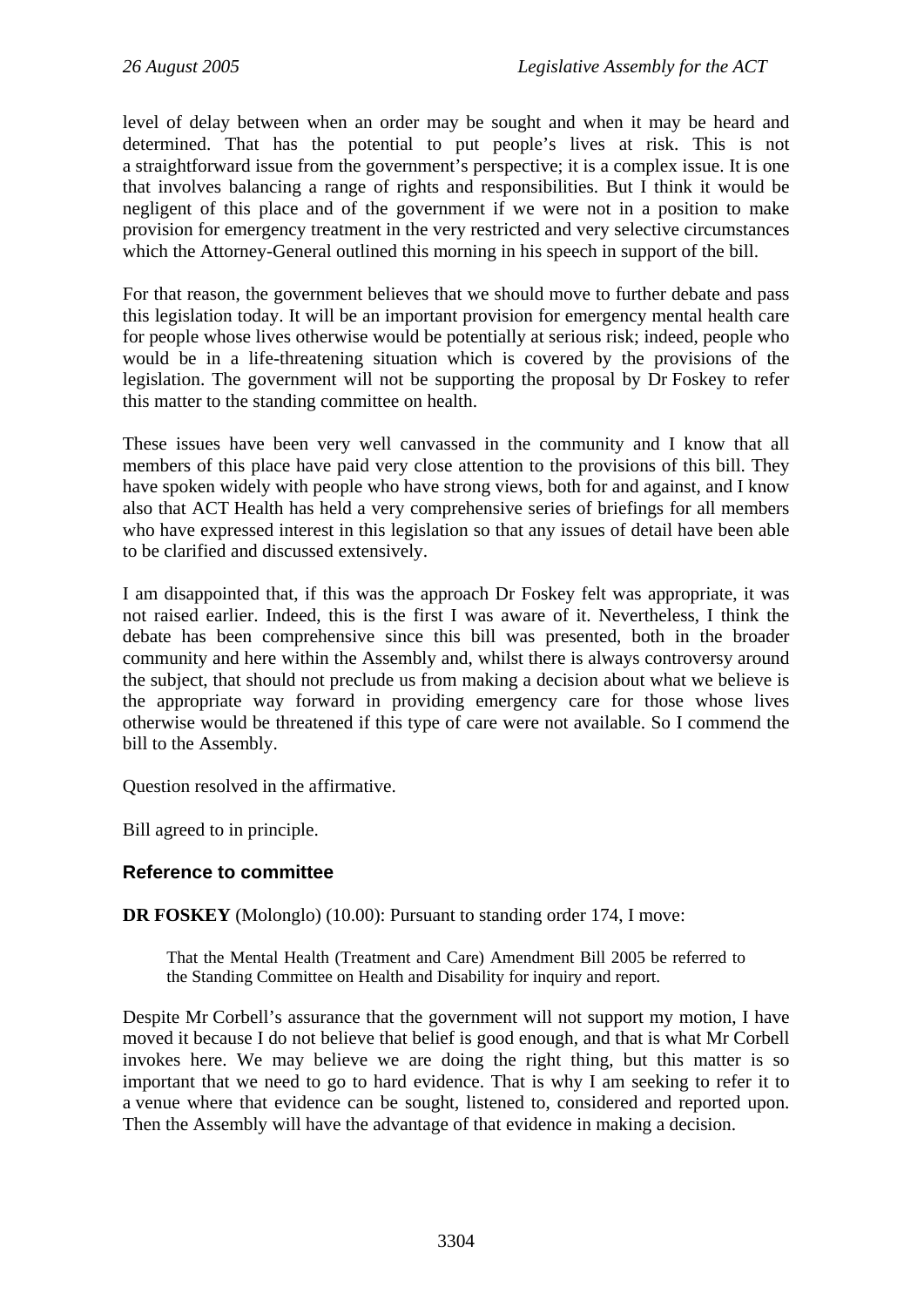Too often we do not care about things until somehow or other it touches our personal lives. That is so true. I do not know how many people here have had experience of mental illness in their family or in other ways that gives them some insight into the insecurities that these people feel, the sense of having other people in control of their life. That is at the heart, I believe, of the fear that people have about this bill. I am not going to go into all the arguments about ECT and so on. As I said, I am not an expert. But what I do know is that there are a number of issues that need to be explored.

Involuntary administration of ECT is just one way of dealing with people with a mental health crisis. There are a lot of other ways that we have not even considered today. These matters need to be put before a committee. I have many concerns about the crisis teams, their response times and the appropriateness of their response. There is a lack of access to the PSU. There are a lot of other models for dealing with people in crisis that we are not even considering here. The need for a time-out facility comes up over and over again. We need to consider involuntary administration of ECT within the gamut of myths that exist in this area.

I do not believe that Mr Corbell adequately addressed my concerns. We know that the public advocate will be involved, but we still wonder how the public advocate can be involved on weekends and public holidays. We all know these are the times when crises are most likely to occur and when services are least available.

I will be looking into advanced agreements. I was very interested to see that there is a project under way. But I feel that we should be actively encouraging people to make these advanced agreements, not just inquiring if they have. How many people, especially people with a mental illness, are so organised that they have arranged all these things? Have they written a will? Have they assigned power of attorney? People need help. We are talking about people with the most chaotic of lives. I was glad to see yesterday the passing of a bill that recognises a power of attorney established in another state. There are people coming into the ACT from elsewhere. That is good. That means we can listen to them and treat them. Often that is a characteristic of people with a mental illness, that they are actually quite well known to service providers in several places. We have to look at how we can make sure that those service providers have all the information. There are a lot of issues there, but we need to explore them.

Finally, Mr Corbell criticised me for not mentioning this earlier on. I believe that we started discussions on this a couple of days ago, although perhaps not with you, Mr Corbell.

**Mr Corbell:** I am the responsible minister. So you have not told me.

**DR FOSKEY**: I discussed this with the chair of the committee. We have been searching for the best way to deal with this bill. We have been taking expert advice. We have listened respectfully to health department officials and to the chief psychiatrist. We understand the issues that you are trying to address. We are just not sure that this bill is going to address them. Therefore I commend my motion to you.

**MS MacDONALD** (Brindabella) (10.05): I would like to say at the outset that, as chair of the health and disability committee, I do not support this bill being referred to the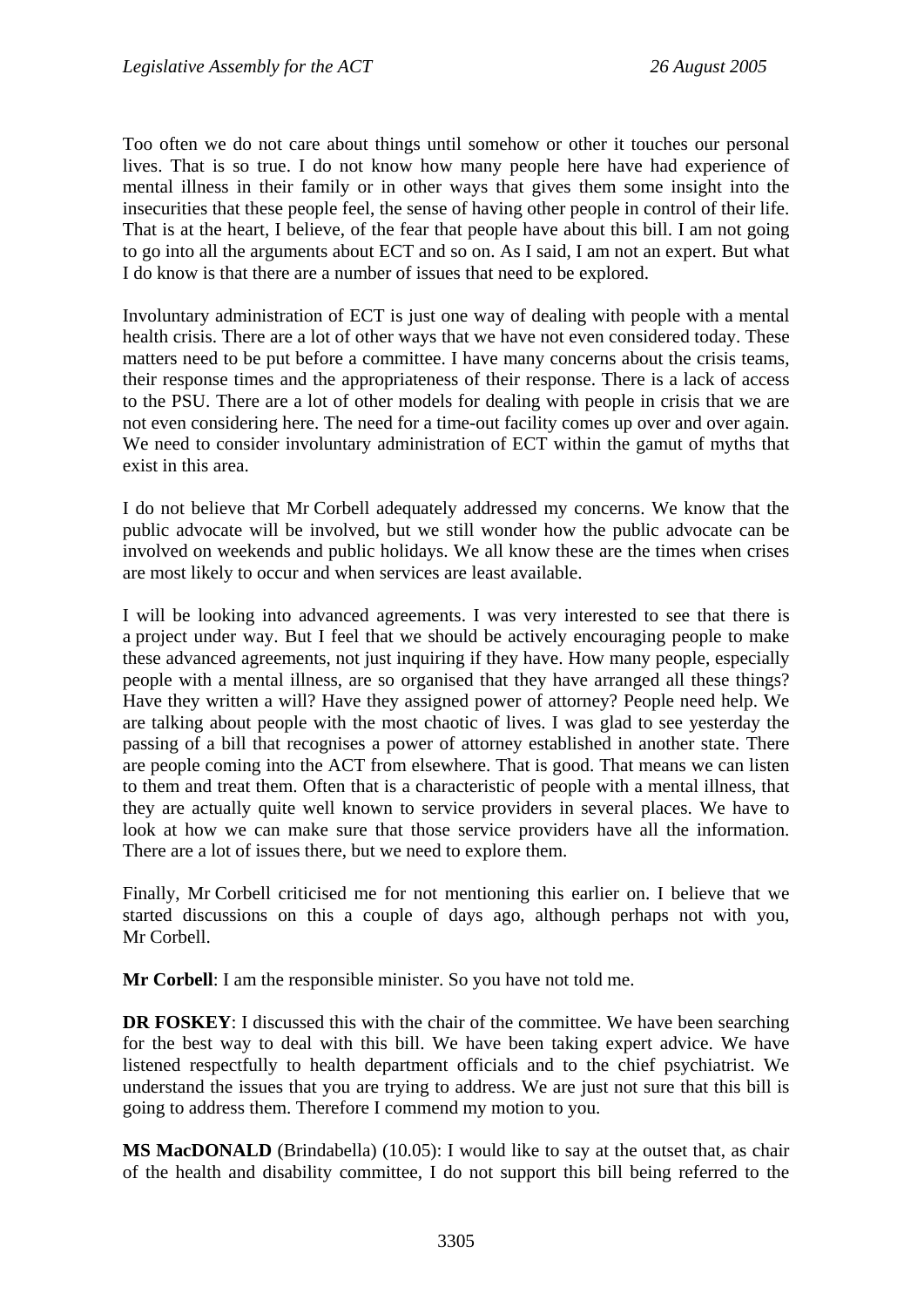committee. There are a number of reasons for that. I appreciate the concerns that Dr Foskey has raised, and certainly Dr Foskey's office did raise these with me on Wednesday of this week. This bill has been on the notice paper for a reasonable amount of time. For Dr Foskey's staff to come to my office on Wednesday did not really allow sufficient time to address her concerns. I suggest that, if they had approached my office or approached the minister's office earlier, these concerns could have quite properly been addressed.

Dr Foskey raised a wide range of issues regarding ECT and mental health treatment generally. These are concerns within the community that actually deals with people with mental health issues. Quite a bit of discussion goes on, not just about ECT, but also about appropriate treatment for people with mental health issues, full stop. The fact is we do not have the answers to questions about the most appropriate means of treating people with mental health issues. Medical science does not have the answers to those questions. As a result, many studies are being done into mental illness around the world.

I do not support this bill being referred to the committee because Dr Foskey is talking about a very wide-ranging inquiry, not an inquiry that is narrowly focused on the issue of ECT. She has raised a number of issues that would open up what I would consider a Pandora's box of mental health treatment generally, and specifically would bring a whole lot of people out of the woodwork submitting that we should not have ECT in the first place.

This is not an issue on which I have had no thoughts. I do have a disposition in this regard. My mother is manic-depressive and underwent ECT many years ago. I do not think it was the appropriate treatment for her. She does not believe it was the appropriate treatment for her, and my father eventually came to that opinion as well. It is my understanding that the psychiatric community now believes that it is inappropriate to treat people with manic depression or bipolar disorder with ECT, but that there are a number of psychiatrists who believe that the use of ECT is very beneficial for those people who have schizophrenia. I could be wrong about that, though, because I have not looked into this closely. I am also aware that there are a number of people out there, a number of families, who have lost loved ones and there have been arguments put forward that, if they had actually undergone ECT, those people may still be around.

I thought it was imperative, as chair of the committee to which Dr Foskey is seeking to refer this bill, to say that I do not support the motion. The type of inquiry that Dr Foskey is talking about is a very wide-ranging inquiry. If Dr Foskey wants the health and disability committee to look into mental health treatment options altogether, that is an issue that she should come and speak to the committee about as a separate issue. I do not believe that it should be tied in with this bill.

**MR CORBELL** (Molonglo—Minister for Health and Minister for Planning) (10.11): Dr Foskey's reasoning for proposing to refer this bill to committee is, I have to say, pretty woolly. This bill is not about the efficacy or otherwise of ECT. This bill is not about the adequacy or otherwise of mental health services generally in the ACT. This bill is about whether or not ECT can be applied for through an emergency order process. That is what this bill is about.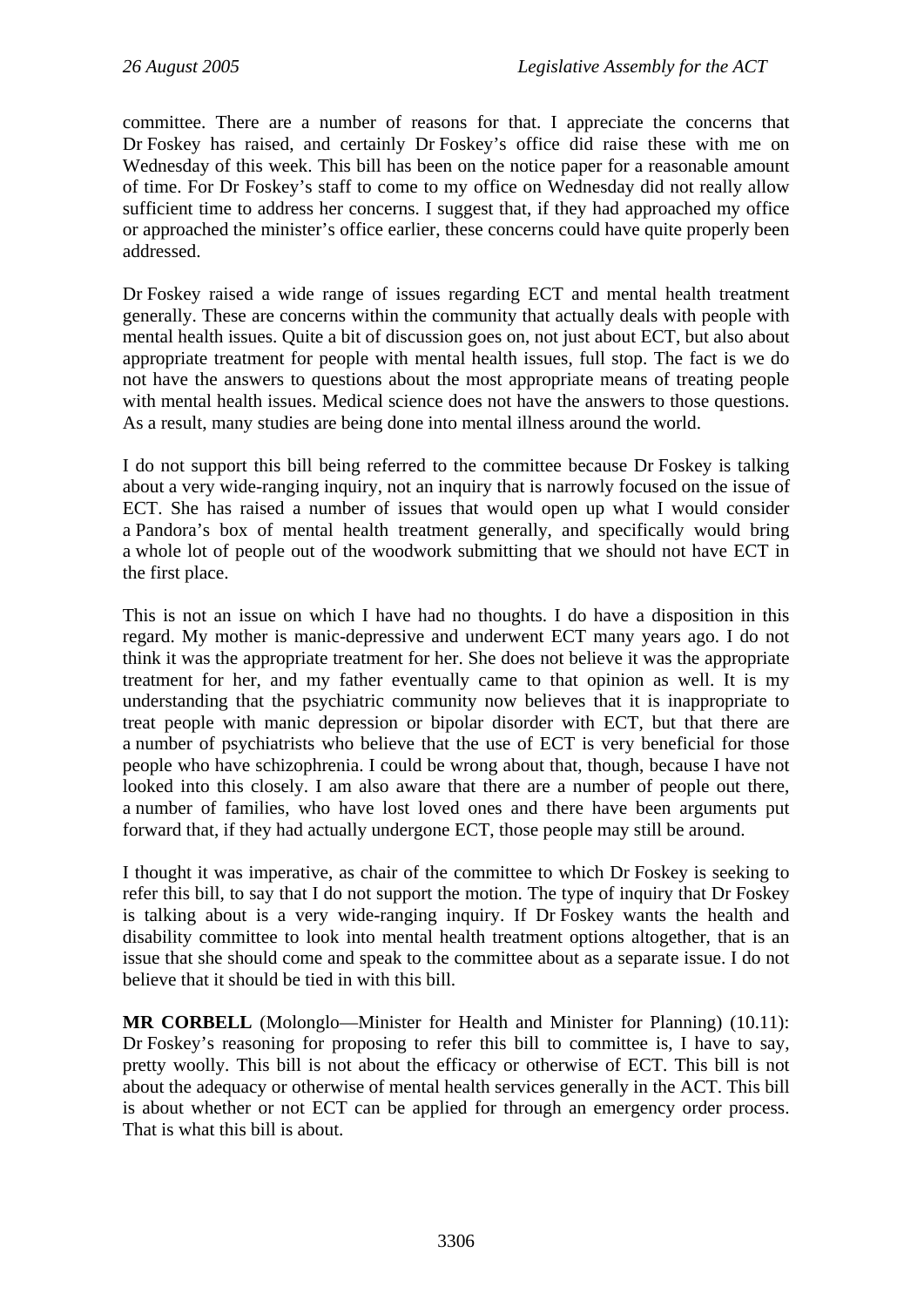If Dr Foskey has concerns about the efficacy of ECT or if she has concerns about the adequacy of mental services more generally in the territory, there are ways and means for her to raise those matters, both in this place and in the committees of this place, and the government will engage in that discussion quite openly and fully. The provision of mental health services is a contentious and difficult area in our community. Views are strongly held on a whole range of issues.

But that is not what this bill is about. This bill is about whether or not we should provide for emergency ECT treatment. This is a treatment that already exists. This is a treatment that is already used in the mental health system. There is already provision for emergency treatment in legislation. This bill is about saying that emergency treatment should not have to wait three days. That is what this bill is fundamentally about.

There have been recent coronial inquests into deaths of mental health clients and one of those coronial inquests has raised the absence of timely emergency ECT treatment as a matter of serious concern. This view has been supported by the parents of the individual who, tragically, was the subject of that coronial inquiry.

This is not, as Dr Foskey says, a matter of us making a judgement based on belief. I did not say that. I did not say this is about believing versus hard evidence. I said this is about making a judgement as legislators as to whether or not we believe it is appropriate for emergency orders to be made available for ECT treatment in a period of time shorter than that which is currently available, which is three days. That is what this is about.

No, we are not psychiatrists. There are no psychiatrists in this chamber. There are no doctors in this chamber. But we legislate a whole range of things where we are not the experts. We rely on the advice of officials, of officers of the administration. We rely on the views of those outside the territory administration, stakeholders, people who use the system, people who are subject to the system, and so on.

This is about making a judgement about what we believe is in the public interest. I strongly believe that it is in the public interest that we have provision for emergency ECT treatment in a way that is far more timely than is currently allowed for under the legislation, in very limited and restricted circumstances, and with all the safeguards that are set out in the bill and in the existing legislation. For that reason, the government does not support this referral to the committee.

**DR FOSKEY** (Molonglo) (10.14), in reply: I am glad that we have given this issue the respect of more than a perfunctory discussion in the house. I think it deserves that.

In response to issues raised by Ms MacDonald, if we are not going to have a broad-ranging inquiry, why not a narrow inquiry? Why not look at those issues that I raised in my speech that I do not believe have been dealt with that the officials are going to have to go away and deal with? How do we access the public advocate over weekends? How can we promote advanced agreements and make sure that as many people as possible have them? We could have that inquiry. Mr Corbell insists that the bill is in the public interest. We have to try to weigh up the public interest versus the private individual's interest. Today we are probably arguing that the individual's interest is in the public interest.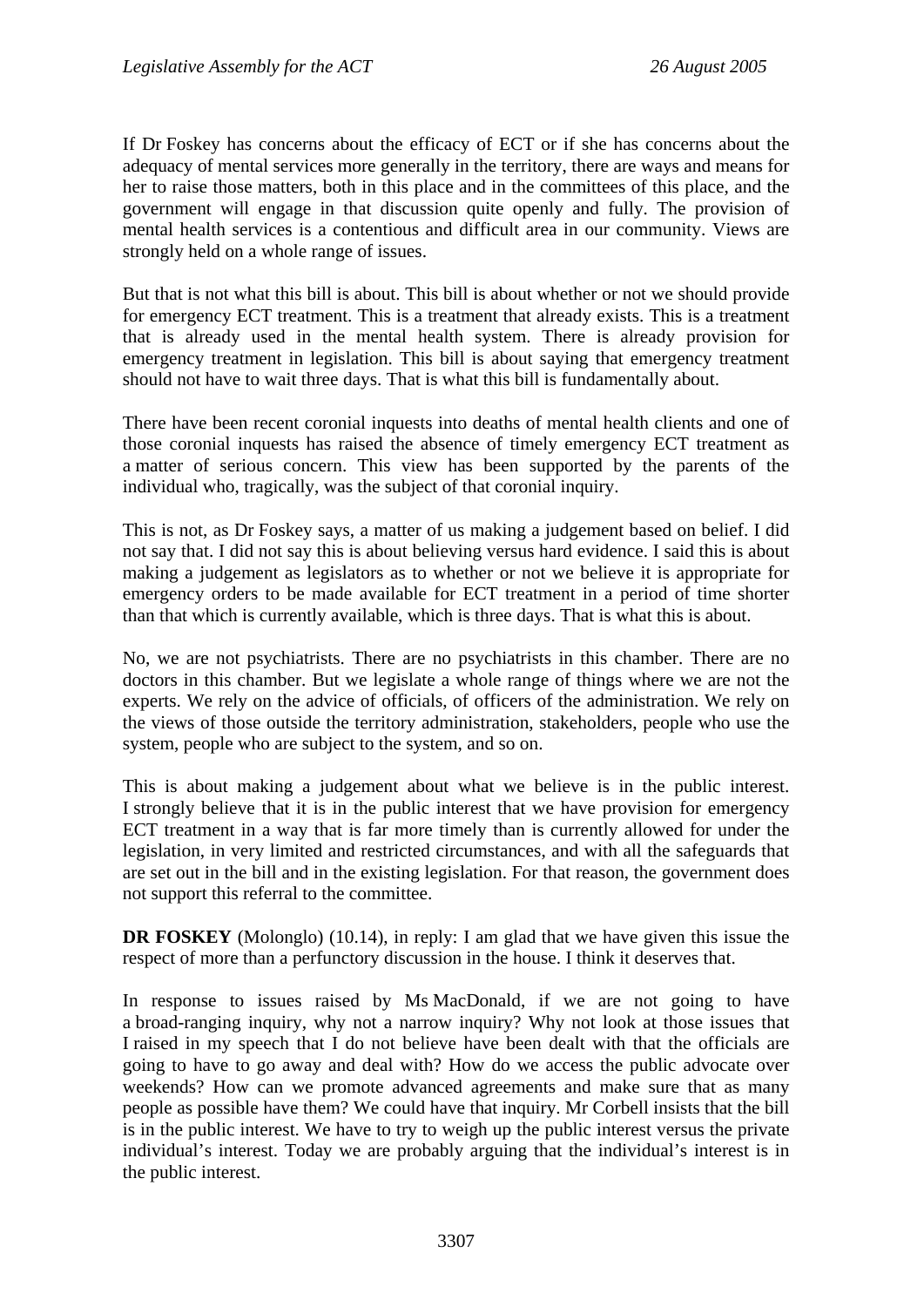Finally, I want to respond to the accusation that has been made several times, which I think is a fairly weak one—

**MR SPEAKER**: Order! I have to raise a point of order here. Dr Foskey, it is disorderly to have promptings from the gallery by advisers.

**DR FOSKEY**: It was not a prompt. I sent Mr Manson away to get the exact date of the briefing that we had from the chief psychiatrist. This is our major reason for not being able to act as quickly as other members would have liked. After trying for quite a while, for several weeks, we were able to secure a meeting with the chief psychiatrist and representatives of the department of health on 12 August. As members know, we started sitting on 15 August. I do not know what other offices are like, but mine was a very chaotic place from that time on.

I apologise that we were not able to present this material in a timely fashion. We did our best. I close the debate by saying that I believe that the Greens have offered the most responsible approach. It is, of course, up to other members to make their own decisions.

Question put:

That **Dr Foskey's** motion be agreed to.

The Assembly voted—

- Ayes 1 Noes 14
- Dr Foskey Mr Berry Ms Porter Mrs Burke Mr Pratt Mr Corbell Mr Quinlan Mrs Dunne Mr Seselja Ms Gallagher Mr Smyth Mr Gentleman Mr Stanhope Ms MacDonald Mr Stefaniak

Question so resolved in the negative.

Motion negatived.

Leave granted to dispense with the detail stage.

Question put:

That this bill be agreed to.

The Assembly voted—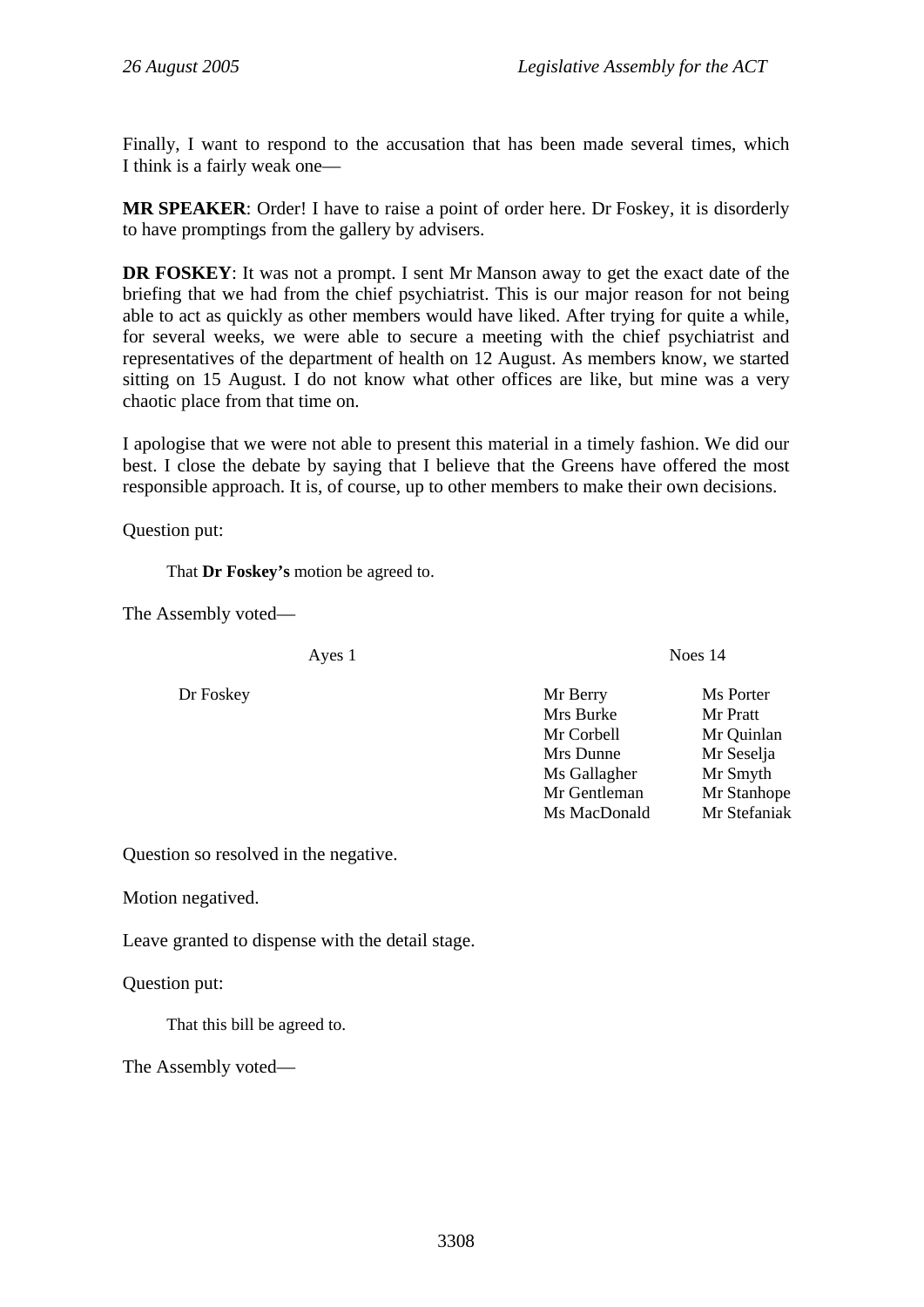Ayes 14 Noes 1

<span id="page-14-0"></span>Mr Berry Ms Porter Dr Foskey Mrs Burke Mr Pratt Mr Corbell Mr Quinlan Mrs Dunne Mr Seselja Ms Gallagher Mr Smyth Mr Gentleman Mr Stanhope Ms MacDonald Mr Stefaniak

Question so resolved in the affirmative.

Bill agreed to.

## **Land (Planning and Environment) Amendment Bill 2005**

Debate resumed from 23 June 2005, on motion by **Mr Corbell**:

That this bill be agreed to in principle.

**MR SESELJA** (Molonglo) (10.23): The opposition will be supporting this fairly simple bill. The purpose of the amendment is to provide for a statutory definition of "concessional lease". We are told that that is a critical first step to clarifying and simplifying the administration of concessional leases.

I have had a briefing from officers of ACTPLA and I would like to put on record my thanks for their time in providing that briefing. I asked them some questions about the necessity of it, about whether it could cause any confusion by defining something that has not been clearly defined in primary legislation up to now. They have assured me that they do not see any issues with that and that this will be a good step in simplifying the way concessional leases work. To that end I take their assurances on board. We are happy to support the bill.

**DR FOSKEY** (Molonglo) (10.24): I think all the Liberals have lost the bet now anyway, so I am going to give a speech. I will be supporting this bill, which introduces a definition of "concessional lease" into the Land (Planning and Environment) Act. I would like to raise a few points of concern and would appreciate some response at the conclusion of the debate. Firstly, I am aware that the concessional leases review was concluded around July last year and that the government has had the review report for more than a year. Given that this bill is the only outcome from that review to date, no-one could say that we are rushing this process. We are now waiting, I understand, for the government's response to that review, including a number of policy decisions. It might be a sign of open government process to make that final review document publicly available as well.

As we are all aware, a more significant planning system reform project has been launched which, in terms of scale of potential impact, dwarfs this analysis of concessional leases. Already my perceptions of that system review and the feedback I am getting from a range of professional and community sources is that the project is particularly opaque and complex and that much of the work, of which planning system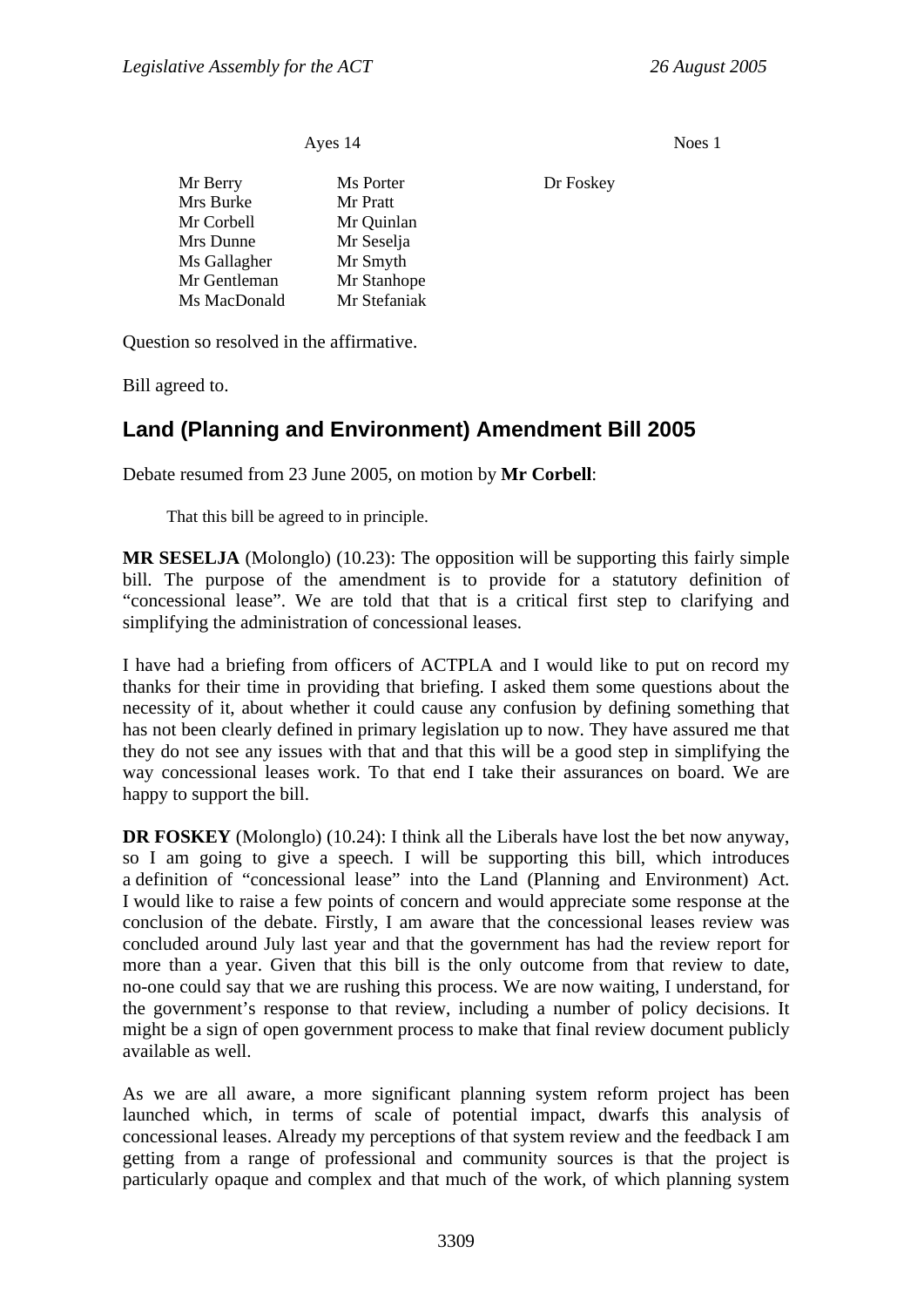reform is simply the visible arm, is already happening. It is an iceberg approach to planning reform.

In that context, many of the more subtle issues around identification and future management of concessional leases may not get the detailed attention they need. This is compounded by the fact that the concessional leases review discussion paper did not include detailed documentation about the prospective scope of lease reform such as processes, categories, rents or rates. Such a detailed discussion would be of great interest to many sectors, organisations and lessees in the ACT community, and they could have provided a plethora of expert advice.

Given that, I wonder whether we might not be better off rolling this whole next stage of concessional lease reform into the larger project. If that is not to happen, then I would ask the government for reassurance that proposed policy and legislative changes flowing on from this bill are released and promoted widely, and in good time, to allow us all here to make informed decisions.

With regard to those as yet unresolved issues I would like to take this opportunity, before we pass this definitional bill, to flag the questions around the identification of individual concessional leases. An example of this is the car park block adjacent to the Street Theatre in City West, which was just sold to the ANU for \$970,000, on the basis that it is to be used to construct student accommodation. On that basis, my office has been advised, the lease was sold at market value and so will not be classed as concessional. If the land were to be used for unit titled accommodation or for commercial and retail space, the market value would of course be significantly higher.

There are, however, some unresolved issues. In the first instance, the proposed accommodation will be marketed, essentially to overseas students, at 75 per cent of market rent. Such an arrangement does not ensure that the accommodation is affordable for students generally, nor does it set a benchmark for affordable accommodation for students and other low-income earners. This raises questions about the social benefit the ACT government is extracting in exchange for the relatively inexpensive sale.

The second concern is that of the future status of land use controls in the ACT. This building is limited to accommodation suitable to students, with some associated community and retail activities on the ground floor. Under current arrangements if that use were to be varied the ANU would need to pay a betterment tax.

**Mrs Dunne**: Mr Speaker, I wish to raise a point of order—relevance. Lengthy discussion about student accommodation at the University of Canberra, which is not a concessional lease and has nothing to do with the concessional lease provisions of this bill.

**MR SPEAKER**: Remain relevant, Dr Foskey.

**DR FOSKEY:** It is the Australian National University. Some of these requirements might change once the planning reform project has been concluded. There is real interest in the development industry in broad brush planning controls without the contestable detail of the current system. In that context I am using this speech to ask the Chief Minister's Department to make available to the Assembly, and to release to the public,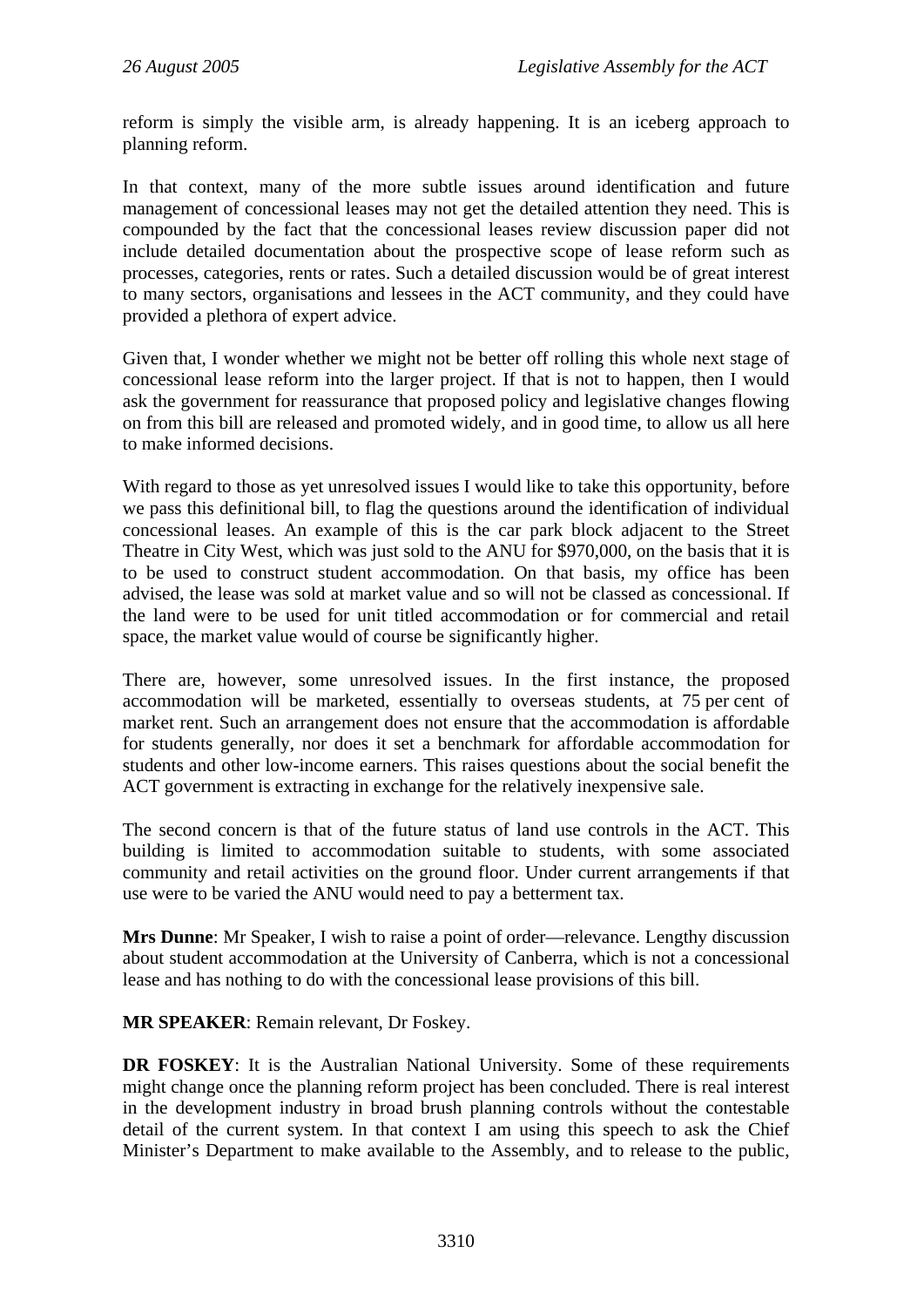the restrictions on the sale of this property the ACT government has negotiated with the ANU.

**Mr Corbell**: Mr Speaker, I wish to raise a point of order. Dr Foskey ignores your request to remain relevant. She is continuing to refer to a development which is not a concessional lease and has no relationship whatsoever with the bill we are debating this morning. I would ask you to draw her to order.

**MR SPEAKER**: Dr Foskey, I have already called on you to remain relevant to the bill being debated. If you are not prepared to do so, you might resume your seat.

**DR FOSKEY**: I hope that that will be the case for everyone. The future debate, which will be effected by the bill before us, is a broad ranging one. It is interesting that people would like to close these things down, but these things have quite broad implications.

**MR SPEAKER**: I do not know whether you are referring to me or not, but there are standing orders which require speakers in debates to remain relevant. That is all I was drawing your attention to. There was no move by me to close the debate down.

**DR FOSKEY**: I was not implying that there was, Mr Speaker. The future debate to be effected by the bill before us will be based on the question as to whether credit should be given for the level of community service provided by the holder of a concessional lease and if that lessee could be considered to have repaid the amount of the concession in kind over a period of time on the one hand, and what ongoing stake in concessional leases the community has on the other. I support the bill and its proposed definition of "concessional leases". I looked forward to the government response to the concessional leases review so we can get on to the real debate.

**MR CORBELL** (Molonglo—Minister for Health and Minister for Planning) (10.31), in reply: I thank members for their support—I think. This bill, as members have rightly identified, is a small but not insignificant amendment to clarify the provisions of concessional leases here in the ACT. The purpose of this bill is to address the fact that, apart from one reference in the Land (Planning and Environment) Act regulations with regard to the valuation of leases sold for less than market value, there is no reference in any territory legislation to the term "concessional lease", even though the term is well understood in the broader community and in this place.

For that reason the government has decided to legislate to make clear that there is such a lease available within the territory and that it needs to be administered in a particular way. Formalising the definition of concessional lease is an important step in establishing such a regime. Dr Foskey, in her speech this morning on this bill, has raised issues about the government's response to the review of concessional leasing in the ACT that I commissioned about two years ago.

That review of concessional leasing is under active consideration by the government at this time. I can assure Dr Foskey and other members that the reason the government is proceeding in the timeframe it has in relation to this review is that it has been decided that the issues relating to the administration of concessional leases are very much tied up with issues to do with the overall administration of the leasehold in the ACT and, given that those matters are subject to the planning system reform project, which has recently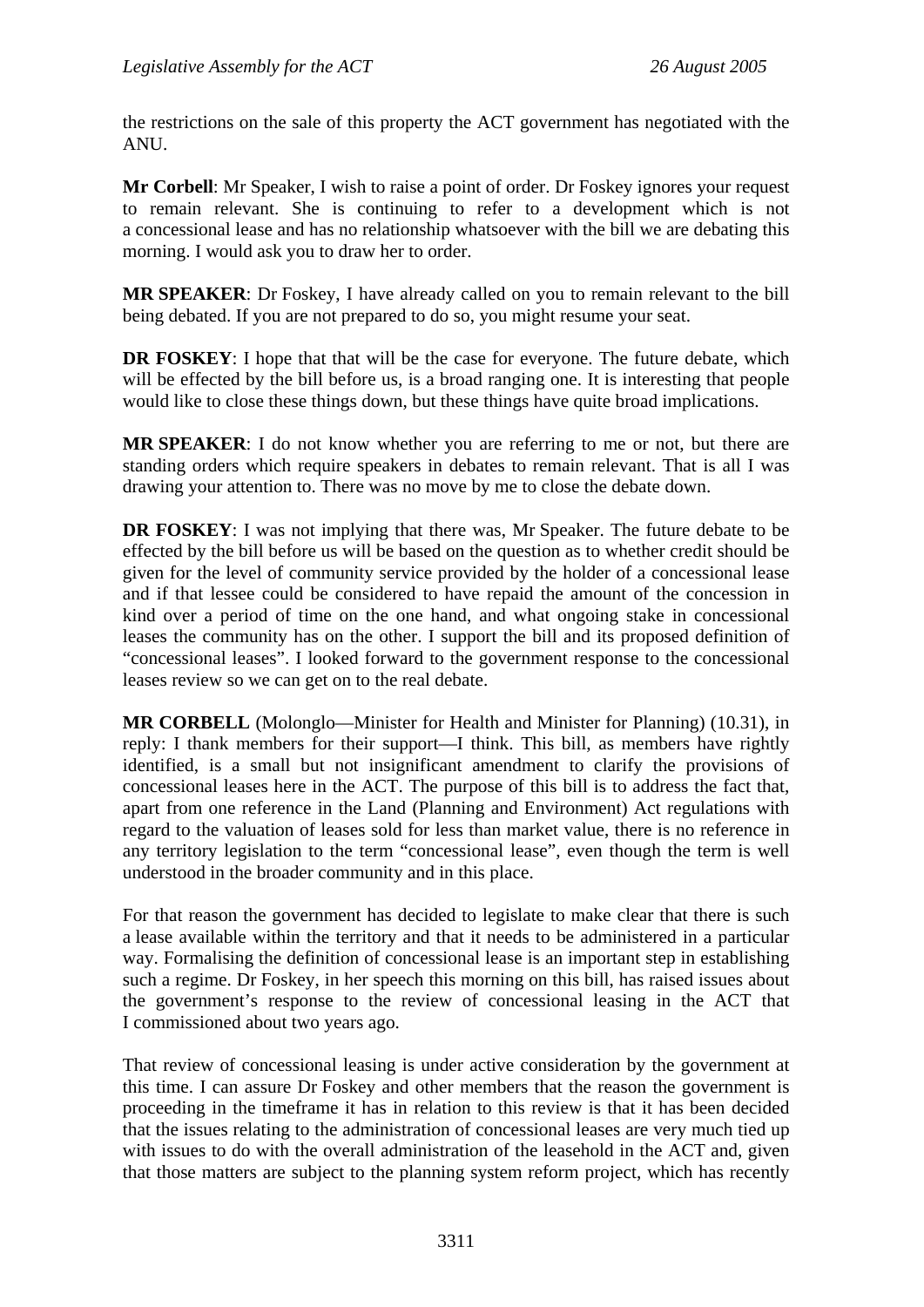<span id="page-17-0"></span>finished its public consultation process, these matters should be dealt with concurrently. The government therefore is considering its response to the broader areas of planning system reform and to the recommendations of the concessional lease review as a single package. It will be announcing its response on both of those matters concurrently.

The provision of concessional leases is a matter that attracts controversy in the community from time to time, particularly when the holder of a concessional lease seeks to pay out that concession and convert to a more commercial or for-profit use of the land. The government wants to put a robust framework around that matter. Our response to the concessional lease review will outline what we believe is the way forward for consideration by this place. I thank members for their support and look forward to the ongoing debate on reforming the leasehold administration in the territory in the coming months.

Question resolved in the affirmative.

Bill agreed to in principle.

Leave granted to dispense with the detail stage.

Bill agreed to.

### **Adjournment**

Motion (by **Mr Corbell**) proposed:

That the Assembly do now adjourn.

#### **Mr Frank Scarrabelotti Paediatrics**

**MRS DUNNE** (Ginninderra) (10.35): I would like to touch on two things. One is that, on 4 August this year, Australia reached a milestone and that was with the 108th birthday of my great-uncle, Frank Scarrabelotti, who is now supposed to be Australia's oldest man. Frank Scarrabelotti is the son of Italian immigrants who arrived here in 1880. He was born in Bungawalbin, near Coraki, in 1896. To this day he lives in his own home with his wife of 52 years, tends his own garden and has the best roses in Bangalow.

Frank still eats oats and bacon and eggs for breakfast every morning. He puts his good health down to the four f's. With food, everything has to be fresh; he has meat three times a day; and, in addition to that, he has his family; his friends and his faith. Frank was one of the original trustees for building St Kevin's Catholic Church in Bangalow in the 1920s and still attends mass there every Sunday. I recall a story my father told when Uncle Frank had his 100th birthday. He attempted to line up a photograph of him getting out of the car to go into mass to celebrate his 100th birthday but, while he was lining up, Frank ran up the stairs because it was raining and he did not want to get wet! To this day he still tends his garden and is surrounded by a loving family. I think it is a great milestone not only for my family but also for Australia. Happy 108th birthday, Frank.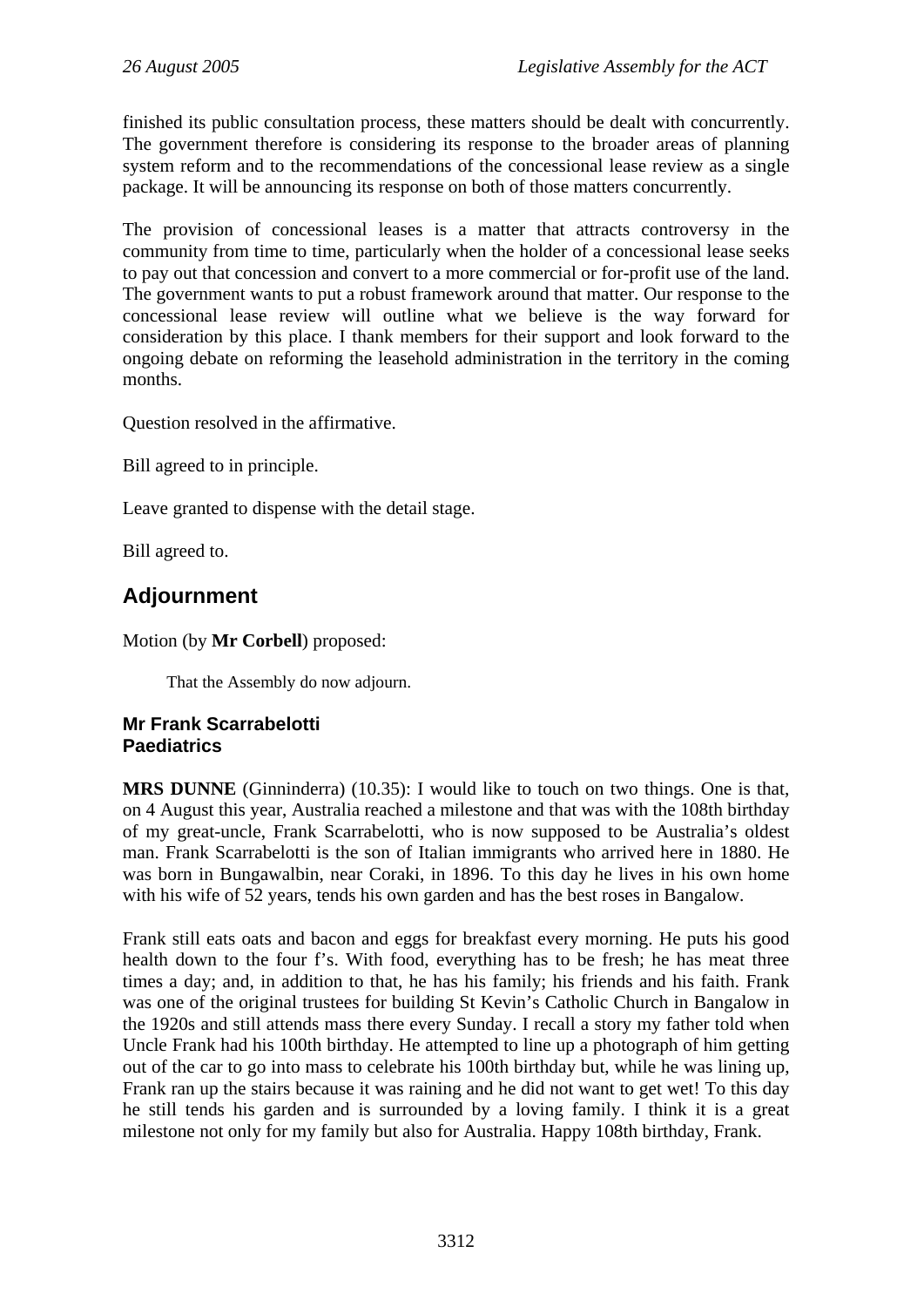<span id="page-18-0"></span>On a more serious note and closer to home, I want to pay tribute to the essential services provided by parents in the paediatric wards in Canberra hospitals and elsewhere. Members have been very indulgent to me this week because I have a son in hospital. My experience of the paediatrics ward in Canberra Hospital over 20-odd years has always been a very good one. The thing that has always struck me is that parents supplement the very overstretched resources in paediatric wards. Kids are always high maintenance and, when they are sick, they are even more so. Parents are essential to the smooth running of the paediatric wards. In saying that, I want to highlight the conditions in which the parents exist in the paediatric ward. Things have improved but, when I first spent time in paediatric wards 20-odd years ago, you got a reasonably comfy armchair to sleep in sitting up—overnight. We now get fold-out beds.

That is a vast improvement but that is basically where the comforts stop at the moment. There are some parents who literally cannot leave their children's bedside because they have toddlers who are very distressed by their circumstances. It came to my attention that the lady attending to the child next to my son had not eaten for most of the day because she could not leave. For those parents who stay overnight there is no breakfast provided. There is a place to make tea and coffee and they said, "Sometimes there's cereal there," but it is not there as a general rule. I think this is a small price the hospital could pay for the great services provided by parents.

I also ask the minister to look into why the Ronald McDonald family room, set aside and established in about February this year, has been closed since 28 June. It is the only place where parents can go and chill out if their children are asleep, where there is a comfortable place to put their feet up. There is not very much room in a two-bed ward with a fold-out bed and a couple of armchairs! I think the minister needs to address why this very small facility that makes life a little easier for parents who are there for several days at a time—sometimes up to a fortnight, in cases where children have extensive treatment—has been closed. They are spending hours and hours and often night after night there. There should be more facilities available to parents. I am not raising this on my own behalf. I have not been sleeping there most nights. My son does not require that level of attention, but I have been asked by parents there to raise this in the Assembly because the level of service is not good enough for the service they provide.

#### **Homeless people**

**MS MacDONALD** (Brindabella) (10.39): On Tuesday morning I officially launched the "great sock giveaway" for the Canberra Emergency Accommodation Service. My husband asked, "Why socks? What is this about? Why are you giving socks away?" I believe the idea for the giveaway came from a staff member, when she passed a homeless man who was holding a sign with different articles he was hoping people could donate to him, one of those being socks.

The staff member took socks to the man and discussed with him the difficulty homeless people face in relation to foot care. Something many of us take for granted is being able to put on a clean, dry pair of socks to keep our feet warm and comfortable. For some of those in our community, however, this is a luxury. According to the *Needs analysis for homelessness in the ACT* report there are anywhere from 120 to 315 people in the ACT sleeping rough each night. The socks will help provide some relief against the elements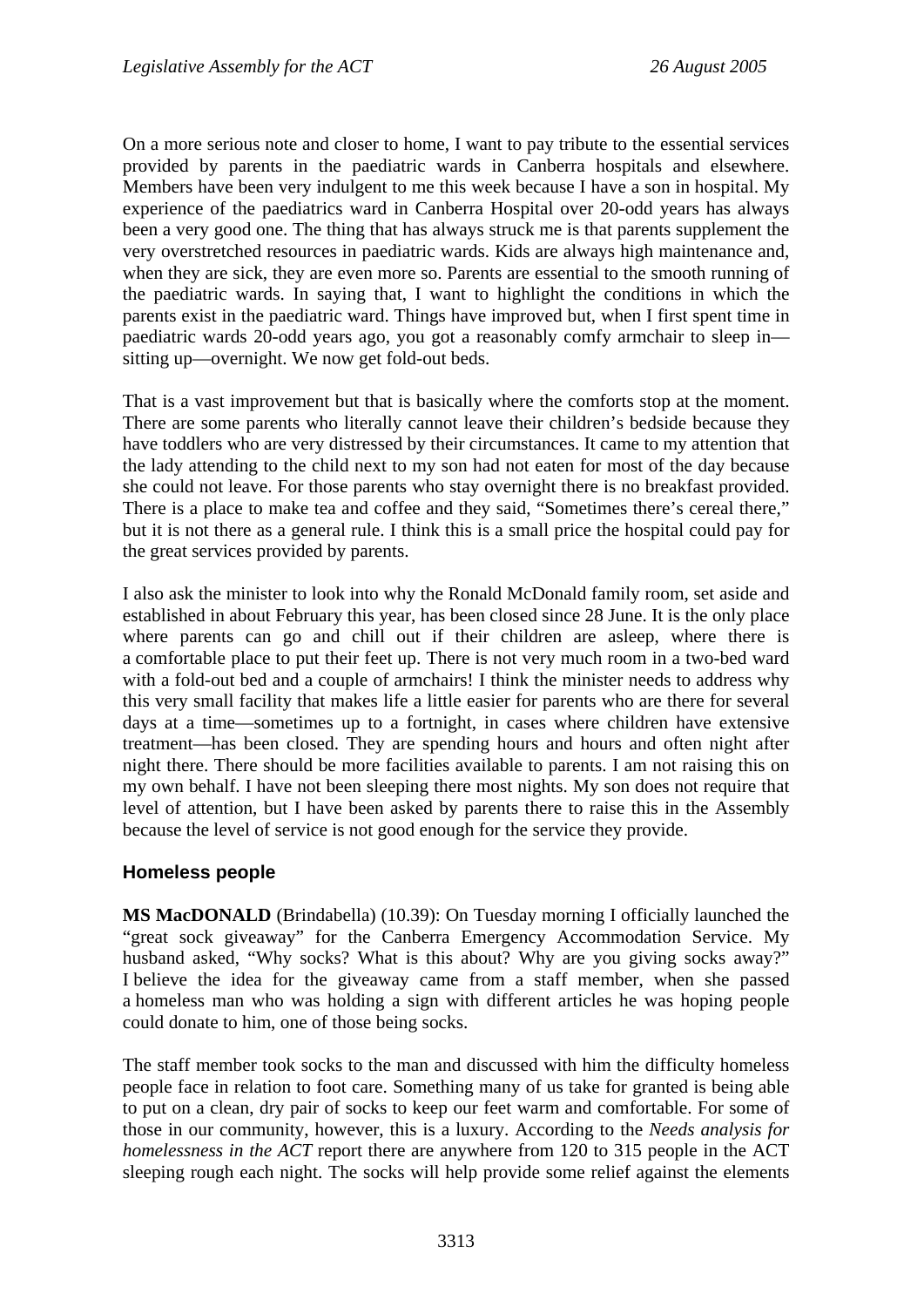<span id="page-19-0"></span>and, importantly, provide the contact details of CEAS, or the Canberra Emergency Accommodation Service, to the people who need them the most.

The CEAS service is an integral part of the Canberra community. The service allows people in need to call a single telephone number to receive information and gain access to emergency accommodation provided by a range of shelters across Canberra. It is a simple idea but one that has helped those in need of accommodation greatly. CEAS is a partnership between Lifeline Canberra and Anglicare. Lifeline's CEAS crisis line provides 24-hour, seven day a week counselling, referrals and support to homeless people or those facing homelessness. Anglicare operates the CEAS fund, which assists homeless people with accommodation and case management.

I wanted to raise that with the Assembly and say that I think this is a great idea. There was much mirth, especially when Amanda Tobler did a photo for the *Canberra Times*  holding up a couple of pairs of socks next to her head, showing off the number. I understand there are now discussions in place about a CEAS scarf and a CEAS hat. There are CEAS key rings. If anybody wants one of those they gave me a stack of them when I walked out. I have more than I can use; that is for sure. I think this is a great initiative, if a novel concept. I commend the work Lifeline and Anglicare do through the CEAS service and wish them the best of luck. They have printed 600 socks, which will be going out to a number of shelters. I am sure they will come in for great use. You never know: they might end up printing another lot.

#### **Ambulance service Racial tolerance**

**MR PRATT** (Brindabella) (10.43): I rise to talk on a couple of matters. Firstly, there is a very interesting story—and it may be something that needs to be taken note of quickly by all of us here in the Assembly—about the ambulance service. I notice they are concerned that the two operators they have operating in the ambulance operations centre are now feeling the strain. I see there is a call from the TWU and members of the service to have something done to relieve the pressure they are clearly operating under.

As we know, the operators who run the call centre often have to give advice and almost administer, virtually if you like, medical advice over the phone. So clearly the operators at these call centres need to be seasoned and experienced ambulance officers who have been there and done that on the ground, not simply telephone operators. The concern is that people being trained in the five-week course available may not necessarily be that skilled and have the breadth of experience to be able to do that competently. So there is concern being expressed by the service about that. I would ask the minister to have a listen to their concerns. It could be that the minister and the ambulance service have a good grip on this and it may not be the concern that we see expressed in the paper. But when I see a couple of ambulance officers expressing a concern, and the TWU doing that on their behalf, then I believe it is a serious matter that needs to be examined.

They say, for example, that in 1994-95 there were 13,739 call-outs for the ambulance service. In 2003-04 that had expanded to 27,000; that is 10 per cent per year over a nine-year period. The disturbing thing is that the number of operators running the call centre has only ever been two. So their strength has remained static and I think that is a matter of concern. I was pleased to see that the ambulance service is going to try and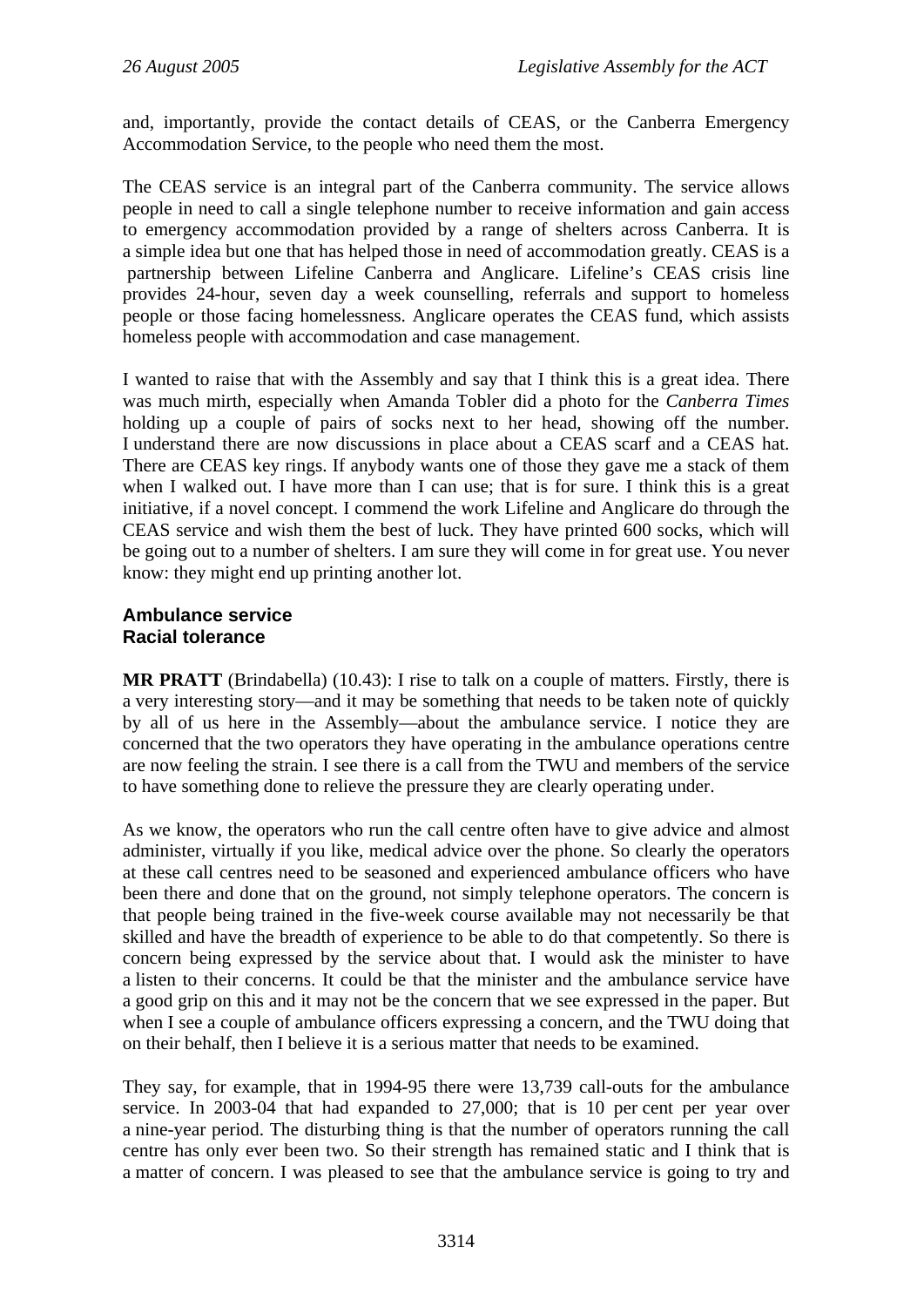<span id="page-20-0"></span>increase that to three operators, but there will be three operators only between the hours of 7 am and 11 pm, what they consider to be the 86 per cent peak period. I see the TWU again expressing concern that that will not be sufficient. On behalf of my old comrades in the TWU, I would ask the minister to have a listen to their concerns and see what can be done.

There is another point I would like to refer to. Yesterday there were a couple of points made in the tolerance and respect MPI which I think are worthy of note and comment. Dr Foskey raised a very interesting point. She said that many of her mother's generation remain intolerant to the Japanese. She was rather concerned about that. I would simply like to comment that my dad was fairly tolerant of the Japanese after World War II—and he fought against them at Milne Bay and on the Kokoda Trail. You can understand why members of that generation are bitter.

I would simply like to ask Dr Foskey if she would be a bit more sympathetic to the views of that generation and remember that, while they might be a little bitter and perhaps a little intolerant now, their views were formed against very hard, harsh circumstances and some fairly terrible memories. I think that, when we review Australian history, we need to remember often the comments and views made and held by people in the context of that historical timeframe. We do not often do that. Too often when people rewrite history they do not remember those sorts of circumstances. Unfortunately, it is a view we see on the left of politics when things are rewritten and previous generations are criticized, when perhaps we should have a lot more sympathy for the conditions they were operating under at the time.

The other thing Dr Foskey said is that going to war is terrorism. I would disagree vehemently with that. The free Iraqi army, at the moment fighting the Ba'athist insurgency, are fighting and combating a group of terrorists. Are they terrorists because they are going to war against these people, or is it more likely that the Ba'athist terrorists who are deliberately blowing up women and children are indeed the true terrorists? Let us not blur the edges on these issues.

### **Centre for inclusive schooling**

**MRS BURKE** (Molonglo) (10.48): I would like to bring to members' attention an interesting project that has come up lately called the centre for inclusive schooling, which comes out of Western Australia. I rise to talk about this today in light of what I believe is an alternative approach to addressing the many needs of young people in our community with a range and varying degree of disabilities.

I consider this to be a very practical approach. The school was formerly known as the district service centre for disabilities and learning difficulties. I think the new title of centre for inclusive schooling is great. The word "inclusive" has been used in this place somewhat this week, and I understand the Chief Minister has the pet project of the community inclusion board and fund. I think I have been consistent in saying, as have my colleagues, with regard to the some \$8.5 million that we see spent on a range of things—and I am not knocking any of those organisations or the money that has gone to them—that this seems to be a holistic approach for young people.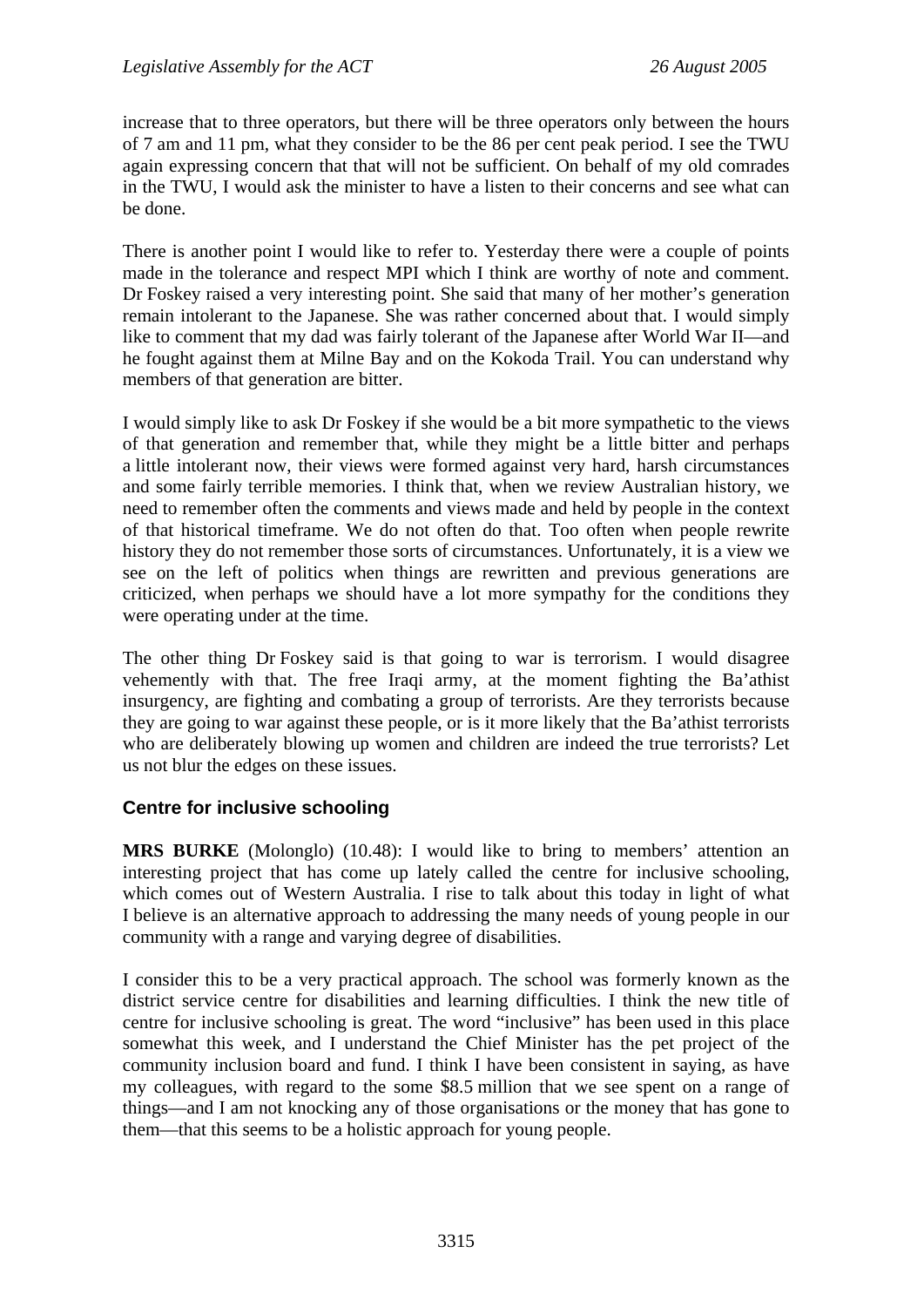If we can get people young enough, we can change some of those things or add to them in the particular area of education and the range of learning difficulties, for example, that we know some of these people have. I think that money would have gone an awfully long way. When government members say that the opposition are bereft of ideas, I would have to say that is simply not true. More often than not I try to come forward with a positive and practical solution; I do not have to bag and carp for the sake of it. While I have every respect for the people on the community inclusion board and fund, I simply believe that we could have spent this money much better.

For example, the centre in Western Australia combines a range of services including visiting teachers, students with disabilities; support officer, learning difficulties team; school of the air support officer, learning difficulties team; visiting teacher, autism intervention team; support officer, speech and language team; visiting teacher, assistive technology team; and specialised resources, equipment and assistive technology via a resource library and production unit. The sum of \$8.5 million is a lot of money. I do not know that we really investigated fully, with the many plans that are out there, the options we have to spend that amount of money, to come up with a range of approaches such as we see here, to make a real difference in peoples' lives at a young age. I think we should consider all options and all opportunities. We need to investigate further.

When we look at inclusion, are we sometimes setting people up for exclusion rather than inclusion? People have to compete for this money but many are disappointed. Many do get the money; I understand that, but we are seeing a truckload of people applying for this money. I think somebody in this place—and I am not sure I wholly agree with it but in part I do—said it is like competitive misery. People are going to miss out. We need something like this centre, that would be able to cover and cater for a large number of people. I make the suggestion to the government that perhaps they look at things like this for the future. It is certainly something that I and the Liberal opposition will be looking at.

Question resolved in the affirmative.

#### **The Assembly adjourned at 10.52 am until Tuesday, 20 September 2005, at 10.30 am.**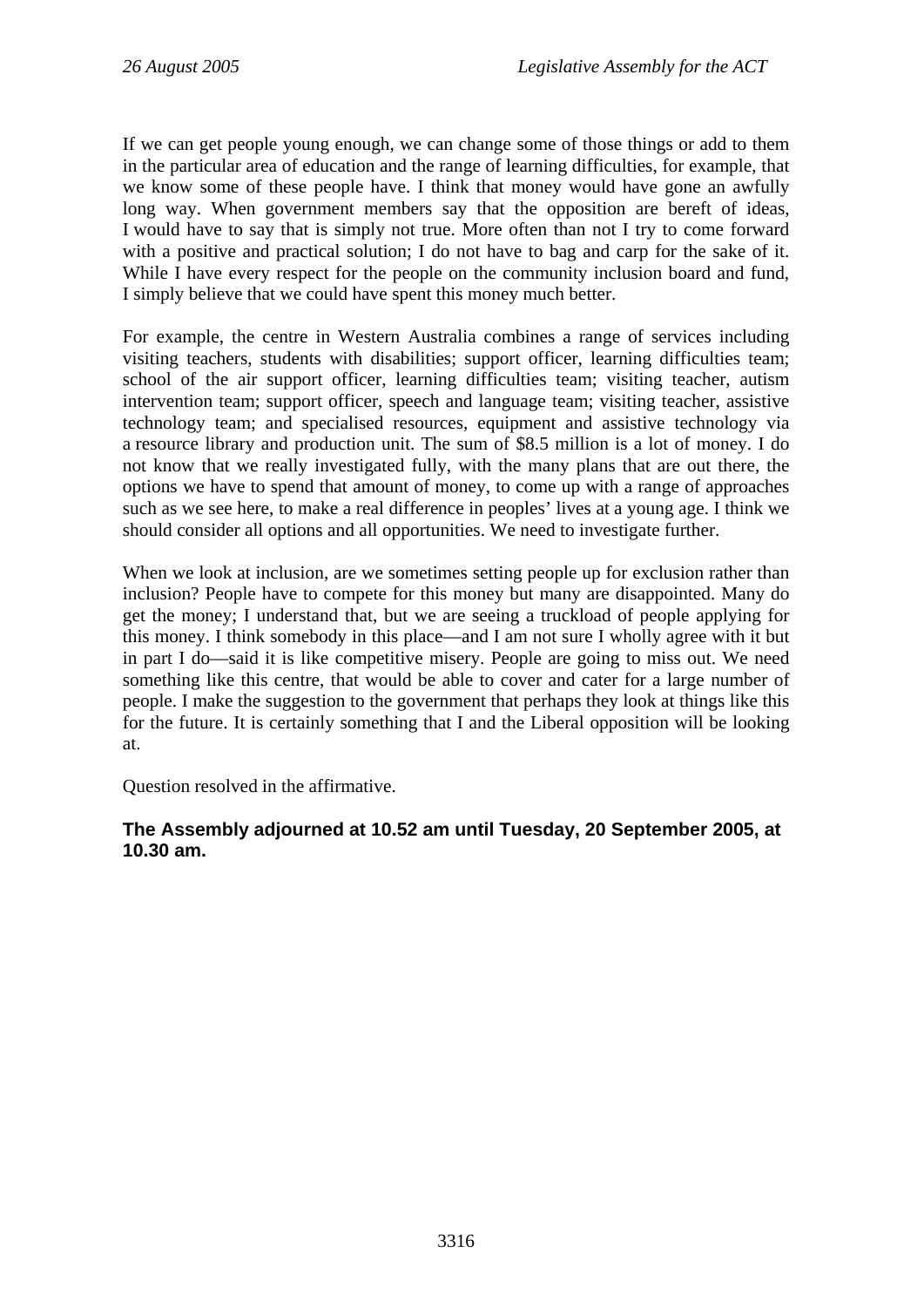## <span id="page-22-0"></span>**Answers to questions**

#### **Aboriginal artefacts (Question No 461)**

**Mrs Burke** asked the Minister for Arts, Heritage and Indigenous Affairs, upon notice, on 16 August 2005:

- (1) What process is followed in relation to the discovery and subsequent removal of Aboriginal artefacts in the ACT;
- (2) What happens to such artefacts after their removal.

**Mr Stanhope**: The answer to the member's question is as follows:

- Aboriginal places and objects in the ACT are administered in accordance with procedures established by the *Heritage Act 2004* (the Act).
- Sections 51 to 53 of the Act set out processes for reporting the discovery of Aboriginal places and objects, and assessing their heritage significance.
- When sites that contain Aboriginal artefacts are discovered they are reported to the Heritage Council.
- Depending on the nature of the report (i.e. whether made by a person professionally trained to recognise artefacts) staff from the Heritage Unit may undertake a site visit to check the details of the discovery. If confirmed, the site is entered into the Heritage Unit's database of site locations and the consultative process of significance assessment commences.
- Artefacts may only be removed from sites in controlled circumstances, with the agreement of the Heritage Council and Aboriginal community organisations.
- The preferred option for site management is to leave materials *in situ*. However there are circumstances where removal of artefacts is considered prudent. For example where artefacts may be easily recognised and vulnerable to souveniring their removal might be recommended. Artefacts may also be removed to avoid development related impacts. Sometimes they are removed temporarily and returned to a site when a development has been completed. Sometimes they are moved from their find location to elsewhere within their wider site area to avoid impacts.
- If artefacts are removed permanently they are stored on behalf of the Heritage Council, pending establishment of the ACT Keeping Place.

### **Housing—indigenous (Question No 463)**

**Mrs Burke** asked the Minister for Disability, Housing and Community Services, upon notice, on 16 August 2005: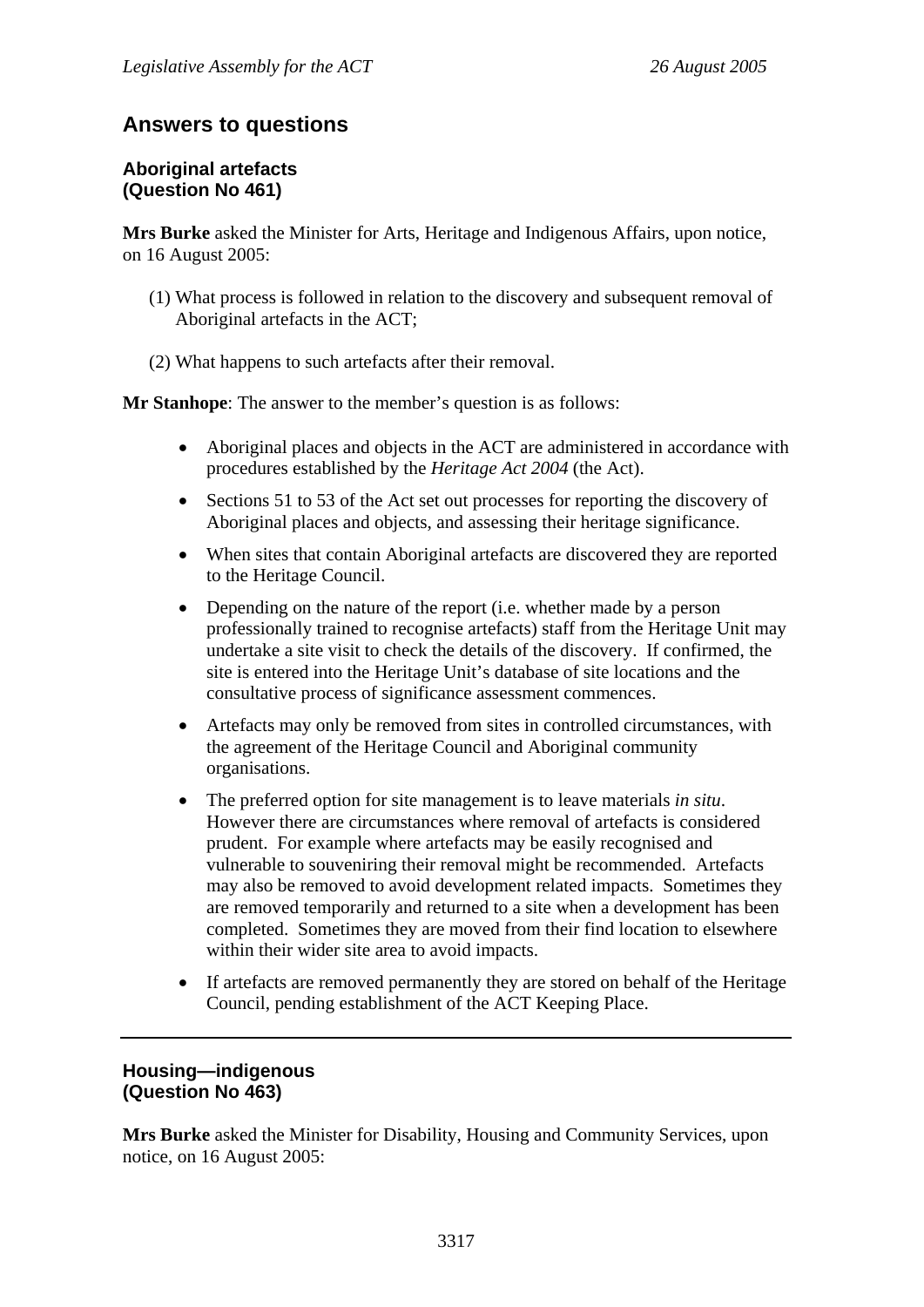- <span id="page-23-0"></span>(1) What recommended options for the proposal to construct an Indigenous Boarding House have been approved;
- (2) How much of the \$3.2 funding rolled over into the 2005-06 financial year will now be allocated to the construction of an Indigenous Boarding House.

**Mr Hargreaves**: The answer to the member's question is as follows:

- (1) *Breaking the Cycle The ACT Homelessness Strategy* launched in April 2004 recommended the establishment of a hostel style accommodation for Aboriginal and Torres Strait Islanders. In response to this, \$3.2m of the funding provided in the 2003-2004 3rd Appropriation was identified for the provision of a hostel styled accommodation service for Aboriginal and Torres Strait Islanders. Jalinari Associates have been engaged by Housing ACT to consult with stakeholders, including the indigenous community to identify the likely level of demand and target groups and to recommend the most appropriate service model.
- (2) The total amount of the \$3.2m provided under the 2003-2004  $3<sup>rd</sup>$  Appropriation has been earmarked for the provision of the Indigenous Boarding House.

#### **Dragway (Question No 527)**

**Mr Stefaniak** asked the Chief Minister, upon notice, on 24 August 2005:

- (1) What has been delivered for the \$12 000 capital expenditure on the ACT Dragway as at the end of the March 2004-05 Quarter;
- (2) How is it possible for the forecast expenditure in 2004-05 for the ACT Dragway to be \$7 000 when \$12 000 had already been expended as at the end of the March Quarter;
- (3) Is this an error in the report or is there another explanation for this amount;
- (4) What was the total amount of expenditure on this project as at the end of the 2004-05 financial year;
- (5) Why has less than 1% of the budget allocated towards this project been spent;
- (6) What is the delay with this project;
- (7) What is the expected completion date of this project.

**Mr Stanhope**: The answer to the member's question is as follows:

(1) The \$12,000 capital expenditure was spent on reports relating to the dragway, including a noise assessment (approximately \$6,500) and a valuation of improvements (approximately \$4500).